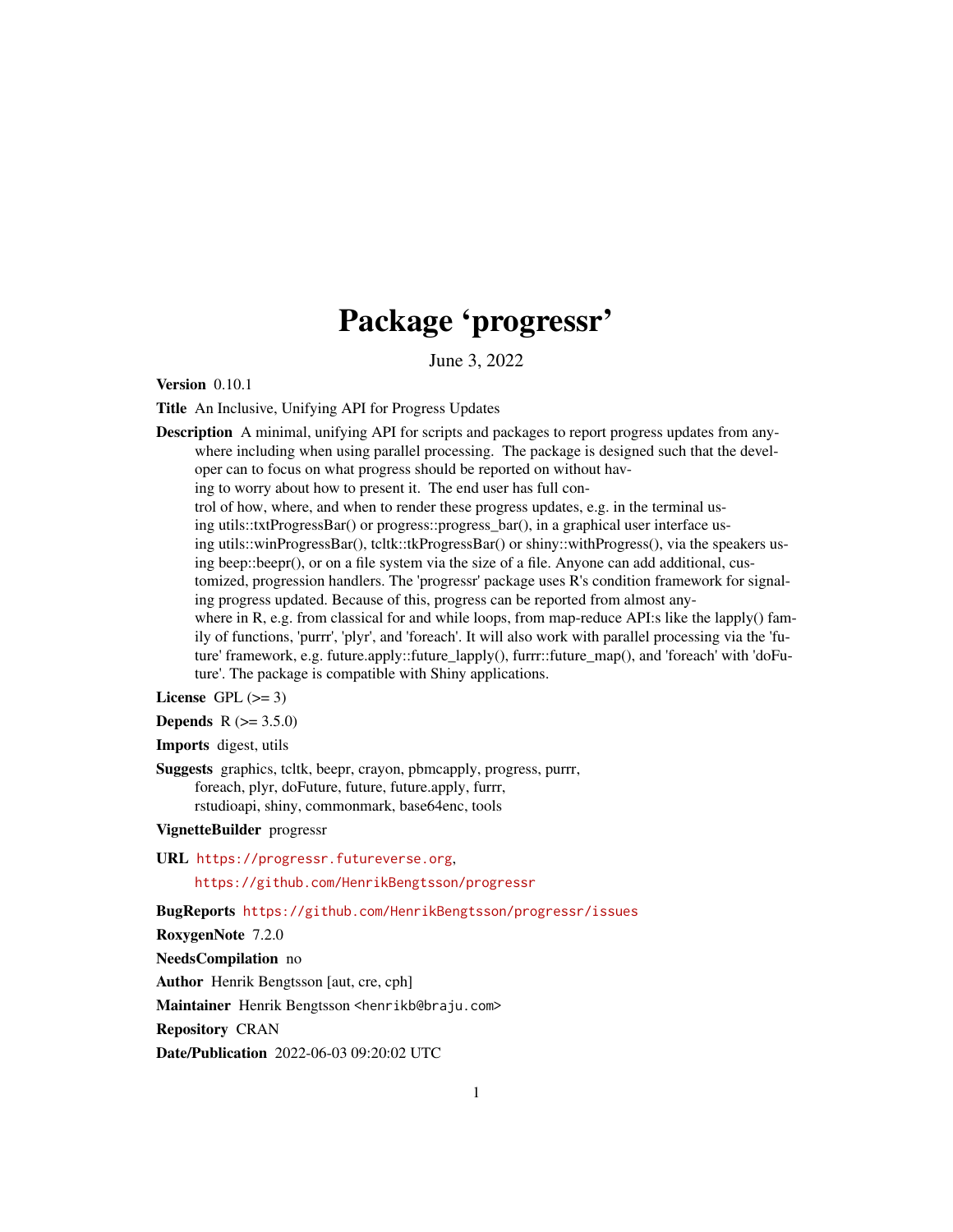# <span id="page-1-0"></span>R topics documented:

| $\overline{4}$ |
|----------------|
| 5              |
| 6              |
| 7              |
| -8             |
| - 9            |
|                |
|                |
|                |
|                |
|                |
|                |
|                |
|                |
|                |
|                |
|                |
|                |

#### **Index** [24](#page-23-0)

handlers *Control How Progress is Reported*

# Description

Control How Progress is Reported

# Usage

```
handlers(
  ...,
  append = FALSE,on_missing = c("error", "warning", "ignore"),
  default = handler_txtprogressbar,
  global = NULL
\mathcal{L}
```

| One or more progression handlers. Alternatively, this functions accepts also a                                  |
|-----------------------------------------------------------------------------------------------------------------|
| single vector of progression handlers as input. If this vector is empty, then an                                |
| empty set of progression handlers will be set.                                                                  |
| (logical) If FALSE, the specified progression handlers replace the current ones,<br>otherwise appended to them. |
|                                                                                                                 |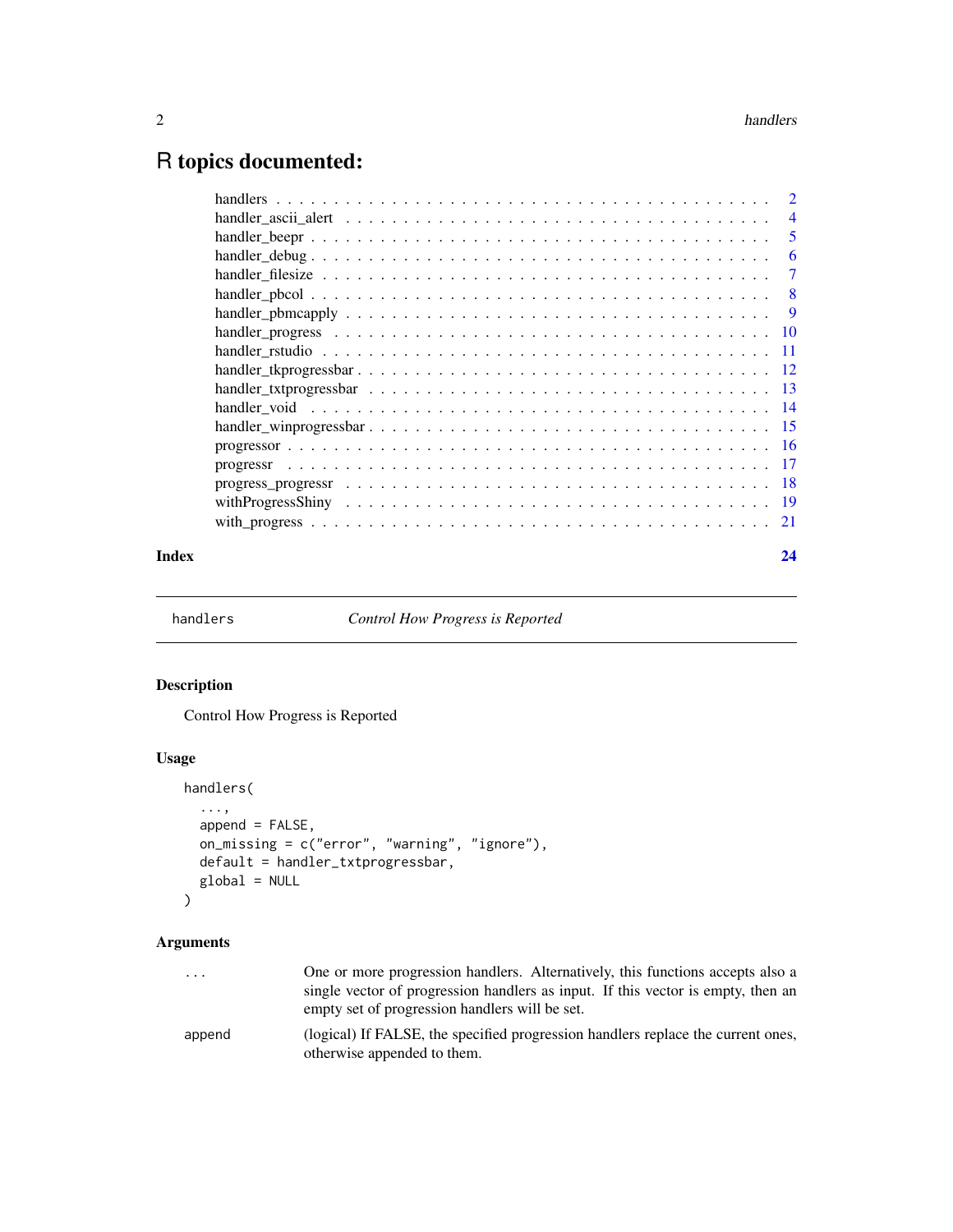#### <span id="page-2-0"></span>handlers 3

| on_missing | (character) If "error", an error is thrown if one of the progression handlers<br>does not exists. If "warning", a warning is produces and the missing handlers<br>is ignored. If "ignore", the missing handlers is ignored. |
|------------|-----------------------------------------------------------------------------------------------------------------------------------------------------------------------------------------------------------------------------|
| default    | The default progression calling handler to use if none are set.                                                                                                                                                             |
| global     | If TRUE, then the global progression handler is enabled. If FALSE, it is dis-<br>abled. If NA, then TRUE is returned if it is enabled, otherwise FALSE. Argu-<br>ment global must not used with other arguments.            |

#### Details

This function provides a convenient alternative for getting and setting option 'progressr.handlers'.

*IMPORTANT: Setting progression handlers is a privilege that should be left to the end user. It should not be used by R packages, which only task is to* signal *progress updates, not to decide if, when, and how progress should be reported.*

#### Value

(invisibly) the previous list of progression handlers set. If no arguments are specified, then the current set of progression handlers is returned. If global is specified, then TRUE is returned if the global progression handlers is enabled, otherwise false.

#### Configuring progression handling during R startup

A convenient place to configure the default progression handler and to enable global progression reporting by default is in the '~/.Rprofile' startup file. For example, the following will (i) cause your interactive R session to use global progression handler by default, and (ii) report progress via the progress package when in the terminal and via the RStudio Jobs progress bar when in the RStudio Console. [handler\\_txtprogressbar,](#page-12-1) other whenever using the RStudio Console, add the following to your '~/.Rprofile' startup file:

```
if (interactive() && requireNamespace("progressr", quietly = TRUE)) {
  ## Enable global progression updates
  if (getRversion() >= 4) progressr::handlers(global = TRUE)
  ## In RStudio Console, or not?
  if (Sys.getenv("RSTUDIO") == "1" && !nzchar(Sys.getenv("RSTUDIO_TERM"))) {
   options(progressr.handlers = progressr::handler_rstudio)
  } else {
    options(progressr.handlers = progressr::handler_progress)
  }
}
```

```
handlers("txtprogressbar")
if (requireNamespace("beepr", quietly = TRUE))
  handlers("beepr", append = TRUE)
with_progress(\{ y \le -\text{slow\_sum}(1:5) \})
```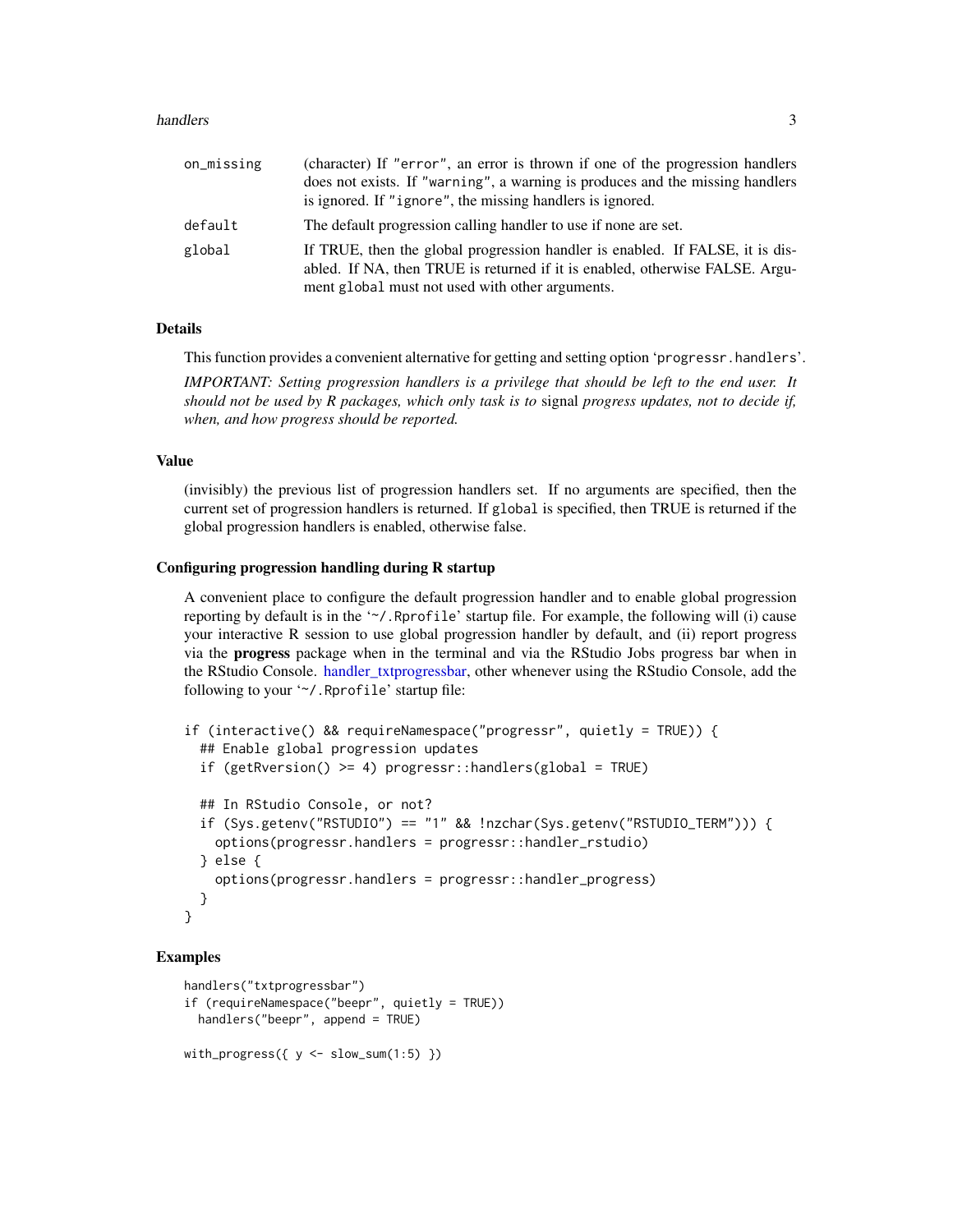```
print(y)
if (getRversion() > = "4.0.0") {
 handlers(global = TRUE)
  y \leftarrow slow_sum(1:4)
  z \leftarrow slow_sum(6:9)
 handlers(global = FALSE)
}
```
<span id="page-3-1"></span>handler\_ascii\_alert *Progression Handler: Progress Reported as ASCII BEL Symbols (Audio or Blink) in the Terminal*

#### Description

A progression handler based on cat("\a", file=stderr()).

#### Usage

```
handler_ascii_alert(
  symbol = "\a",file = stderr(),
  intrusiveness = getOption("progressr.intrusiveness.auditory", 5),
  target = c("terminal", "audio"),
  ...
)
```
# Arguments

| symbol        | (character string) The character symbol to be outputted, which by default is the<br>ASCII BEL character ('\a' = '\007') character. |
|---------------|------------------------------------------------------------------------------------------------------------------------------------|
| file          | (connection) A base::connection to where output should be sent.                                                                    |
| intrusiveness | (numeric) A non-negative scalar on how intrusive (disruptive) the reporter to the<br>user.                                         |
| target        | (character vector) Specifies where progression updates are rendered.                                                               |
| $\cdot$       | Additional arguments passed to make progression handler().                                                                         |

```
handlers("ascii_alert")
with_progress(\{ y \leftarrow slow\_sum(1:10) \})
print(y)
```
<span id="page-3-0"></span>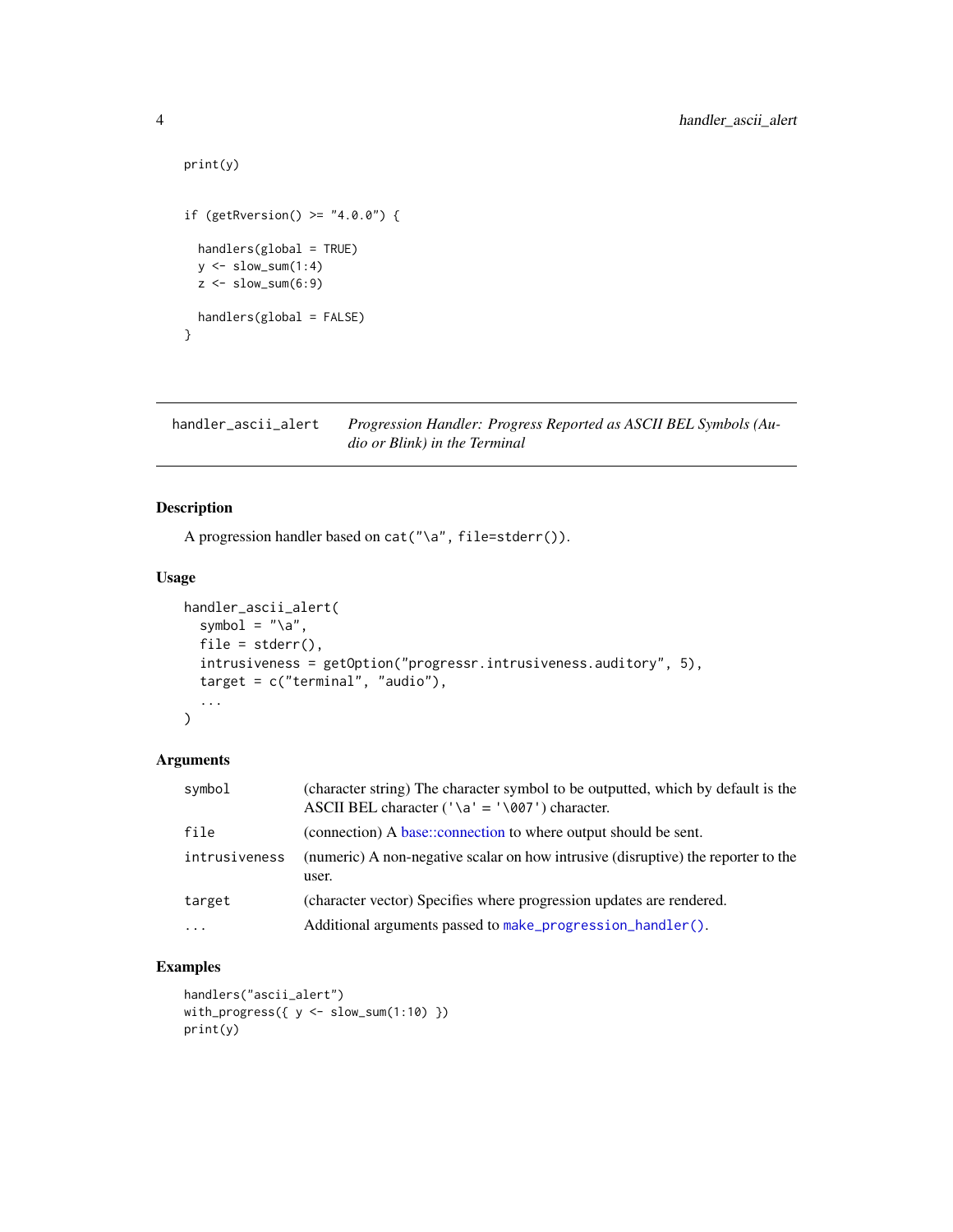<span id="page-4-1"></span><span id="page-4-0"></span>

A progression handler for [beepr::beep\(\)](#page-0-0).

#### Usage

```
handler_beepr(
  initiate = 2L,
 update = 10L,
 finish = 11L,
  intrusiveness = getOption("progressr.intrusiveness.auditory", 5),
  target = "audio",
  ...
)
```
# Arguments

| initiate, update, finish |                                                                                                                                       |
|--------------------------|---------------------------------------------------------------------------------------------------------------------------------------|
|                          | (integer) Indices of beepr::beep() sounds to play when progress starts, is up-<br>dated, and completes. For silence, use NA_integer_. |
| intrusiveness            | (numeric) A non-negative scalar on how intrusive (disruptive) the reporter to the<br>user.                                            |
| target                   | (character vector) Specifies where progression updates are rendered.                                                                  |
| $\cdot\cdot\cdot$        | Additional arguments passed to make_progression_handler().                                                                            |

# Requirements

This progression handler requires the beepr package.

# Examples

```
if (requireNamespace("beepr", quietly = TRUE)) {
  handlers("beepr")
  with_progress(\{ y \leftarrow slow\_sum(1:10) \})
  print(y)
```
}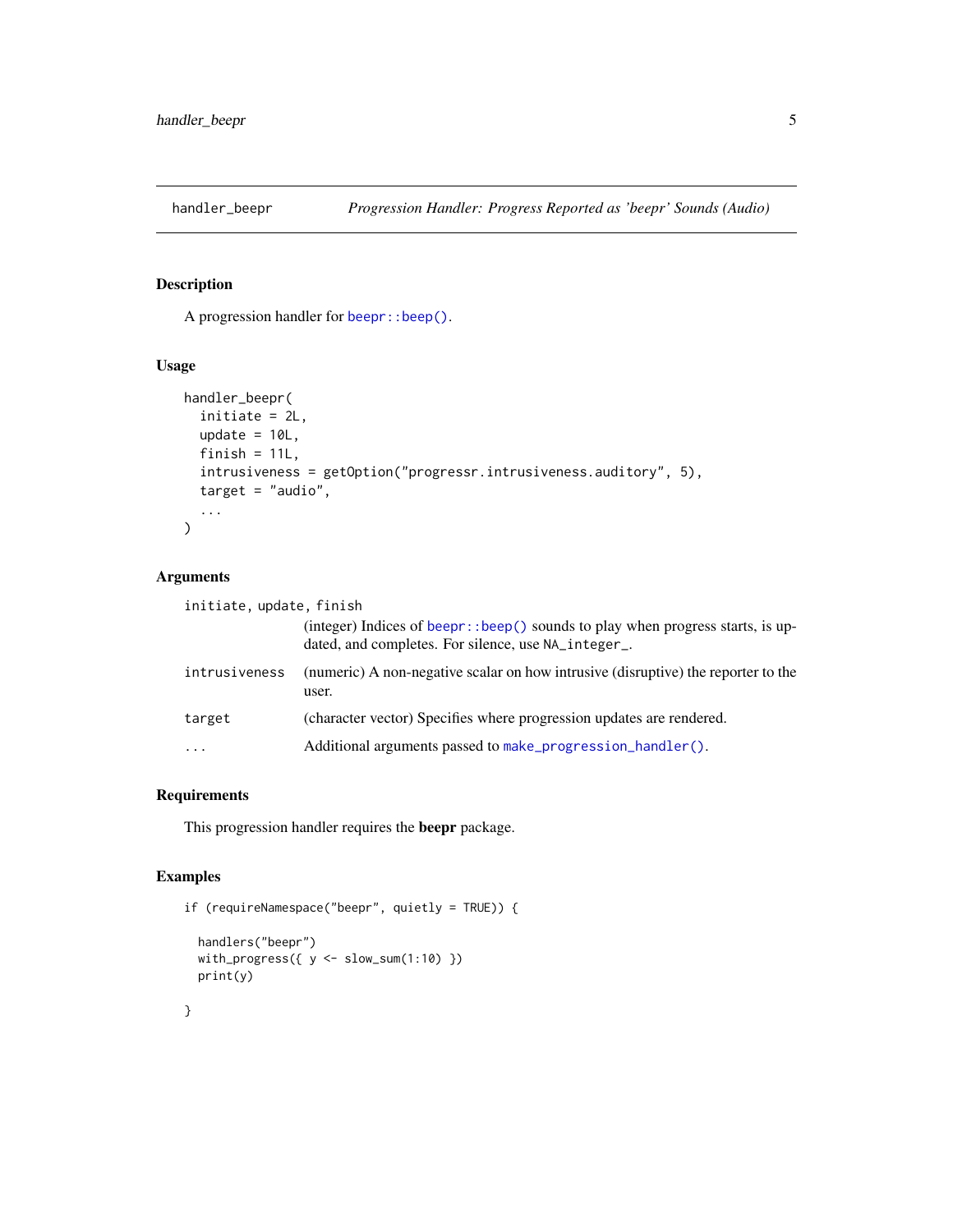<span id="page-5-1"></span><span id="page-5-0"></span>

Progression Handler: Progress Reported as Debug Information (Text) in the Terminal

#### Usage

```
handler_debug(
  interval = getOption("progressr.interval", 0),
  intrusiveness = getOption("progressr.intrusiveness.debug", 0),
  target = "terminal",
  uuid = FALSE,...
)
```
#### Arguments

| interval      | (numeric) The minimum time (in seconds) between successive progression up-<br>dates from this handler. |
|---------------|--------------------------------------------------------------------------------------------------------|
| intrusiveness | (numeric) A non-negative scalar on how intrusive (disruptive) the reporter to the<br>user.             |
| target        | (character vector) Specifies where progression updates are rendered.                                   |
| uuid          | If TRUE, then the progressor UUID and the owner UUID are shown, otherwise<br>not (default).            |
| $\ddotsc$     | Additional arguments passed to make_progression_handler().                                             |

#### Appearance

Below is how this progress handler renders by default at 0%, 30% and 99% progress:

With handlers(handler\_debug()):

```
[21:27:11.236] (0.000s => +0.001s) initiate: 0/100 (+0) '' {clear=TRUE, enabled=TRUE, status=}
[21:27:11.237] (0.001s => +0.000s) update: 0/100 (+0) 'Starting' {clear=TRUE, enabled=TRUE, status=}
[21:27:14.240] (3.004s => +0.002s) update: 30/100 (+30) 'Importing' {clear=TRUE, enabled=TRUE, status=}
[21:27:16.245] (5.009s => +0.001s) update: 100/100 (+70) 'Summarizing' {clear=TRUE, enabled=TRUE, status=}
[21:27:16.246] (5.010s => +0.003s) update: 100/100 (+0) 'Summarizing' {clear=TRIE, enabled=TRUE, status=}
```

```
handlers("debug")
with_progress(\{ y \le -\text{slow\_sum}(1:10) \})
print(y)
```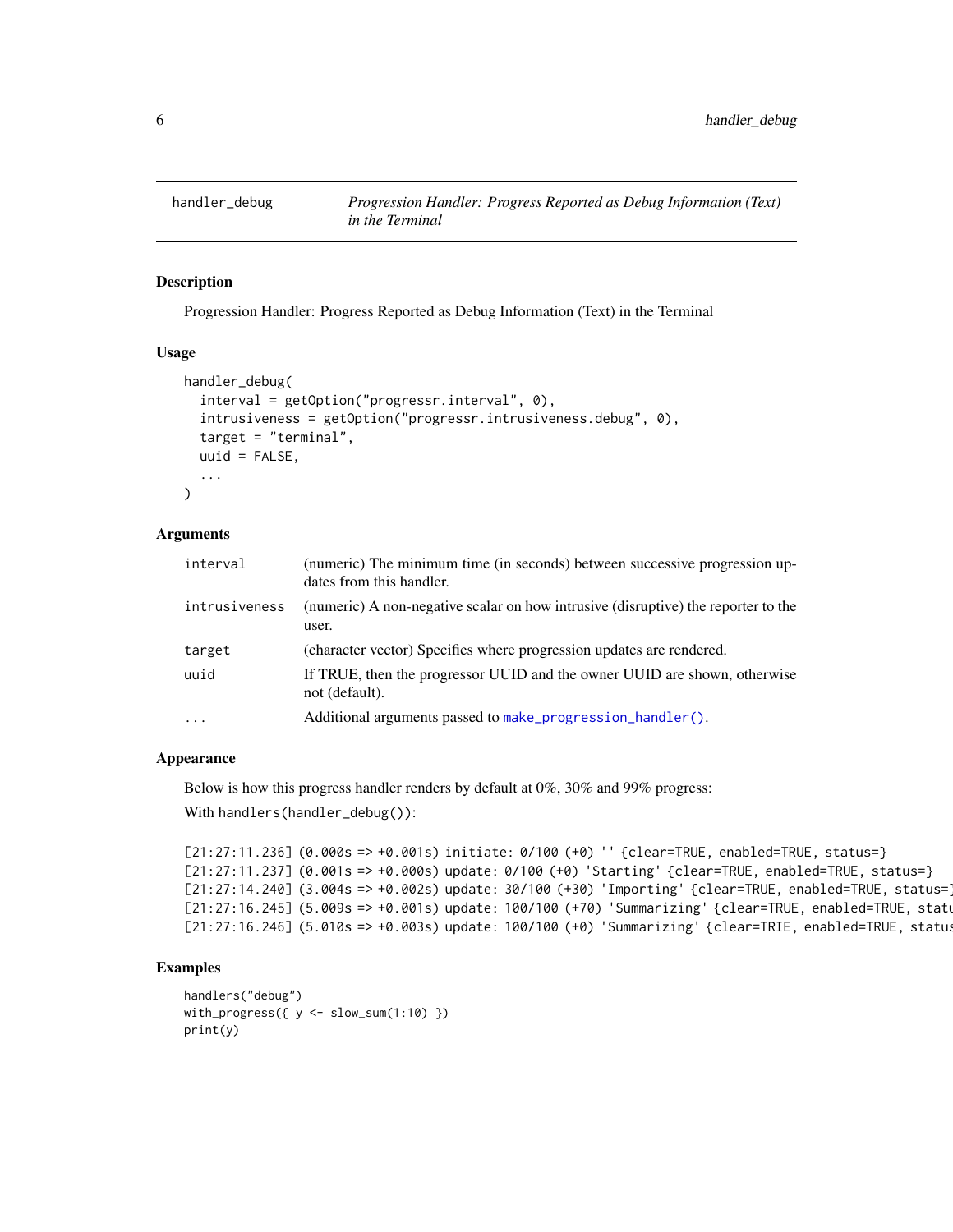<span id="page-6-1"></span><span id="page-6-0"></span>

Progression Handler: Progress Reported as the Size of a File on the File System

#### Usage

```
handler_filesize(
  file = "default.progress",
  intrusiveness = getOption("progressr.intrusiveness.file", 5),
  target = "file",...
)
```
#### Arguments

| file          | (character) A filename.                                                                    |
|---------------|--------------------------------------------------------------------------------------------|
| intrusiveness | (numeric) A non-negative scalar on how intrusive (disruptive) the reporter to the<br>user. |
| target        | (character vector) Specifies where progression updates are rendered.                       |
| $\ddotsc$     | Additional arguments passed to make progression handler().                                 |

# Details

This progression handler reports progress by updating the size of a file on the file system. This provides a convenient way for an R script running in batch mode to report on the progress such that the user can peek at the file size (by default in 0-100 bytes) to assess the amount of the progress made, e.g. 1s  $-1$  --  $\star$ .progress. If the ' $\star$ .progress' file is accessible via for instance SSH, SFTP, FTPS, HTTPS, etc., then progress can be assessed from a remote location.

```
## Not run:
handlers(handler_filesize(file = "myscript.progress"))
with_progress(y <- slow_sum(1:100))
print(y)
## End(Not run)
```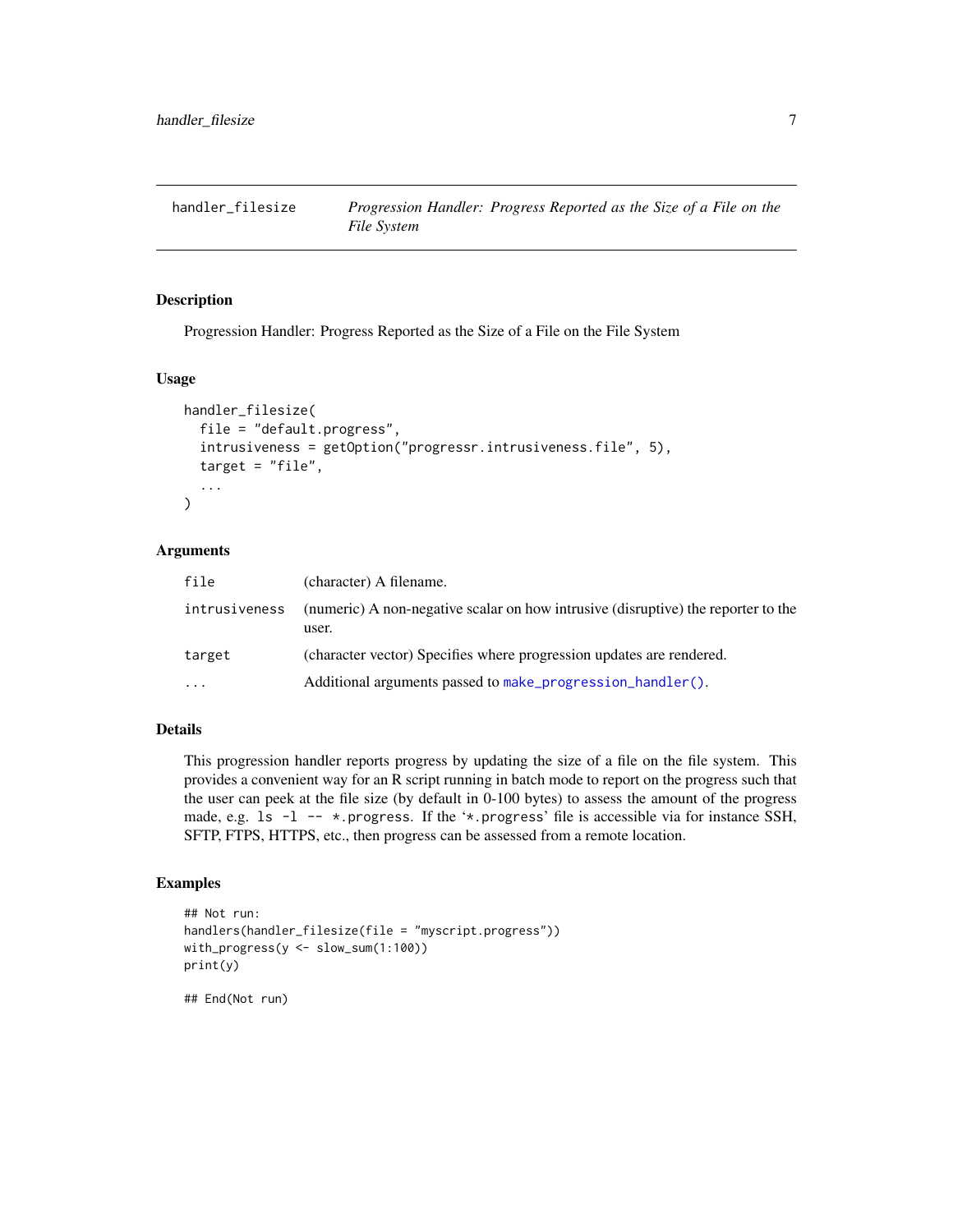<span id="page-7-1"></span><span id="page-7-0"></span>

Progression Handler: Progress Reported as an ANSI Background Color in the Terminal

# Usage

```
handler_pbcol(
 adjust = 0,
 pad = 1L,complete = function(s) crayon::bgBlue(crayon::white(s)),
  incomplete = function(s) crayon::bgCyan(crayon::white(s)),
  intrusiveness = getOption("progressr.intrusiveness.terminal", 1),
  target = "terminal",
  ...
)
```
#### Arguments

| adjust               | (numeric) The adjustment of the progress update, where adjust $= 0$ positions<br>the message to the very left, and adjust $= 1$ positions the message to the very<br>right.                                                                                                                                         |  |  |
|----------------------|---------------------------------------------------------------------------------------------------------------------------------------------------------------------------------------------------------------------------------------------------------------------------------------------------------------------|--|--|
| pad                  | (integer) Amount of padding on each side of the message, where padding is done<br>by spaces.                                                                                                                                                                                                                        |  |  |
| complete, incomplete |                                                                                                                                                                                                                                                                                                                     |  |  |
|                      | (function) Functions that take "complete" and "incomplete" strings that com-<br>prise the progress bar as input and annotate them to reflect their two different<br>parts. The default is to annotation them with two different background colors<br>and the same foreground color using the <b>crayon</b> package. |  |  |
| intrusiveness        | (numeric) A non-negative scalar on how intrusive (disruptive) the reporter to the<br>user.                                                                                                                                                                                                                          |  |  |
| target               | (character vector) Specifies where progression updates are rendered.                                                                                                                                                                                                                                                |  |  |
| $\ddots$             | Additional arguments passed to make_progression_handler().                                                                                                                                                                                                                                                          |  |  |

# Requirements

This progression handler requires the crayon package.

```
handlers(handler_pbcol)
with_progress(\{ y \le -\text{slow\_sum}(1:10) \})
print(y)
```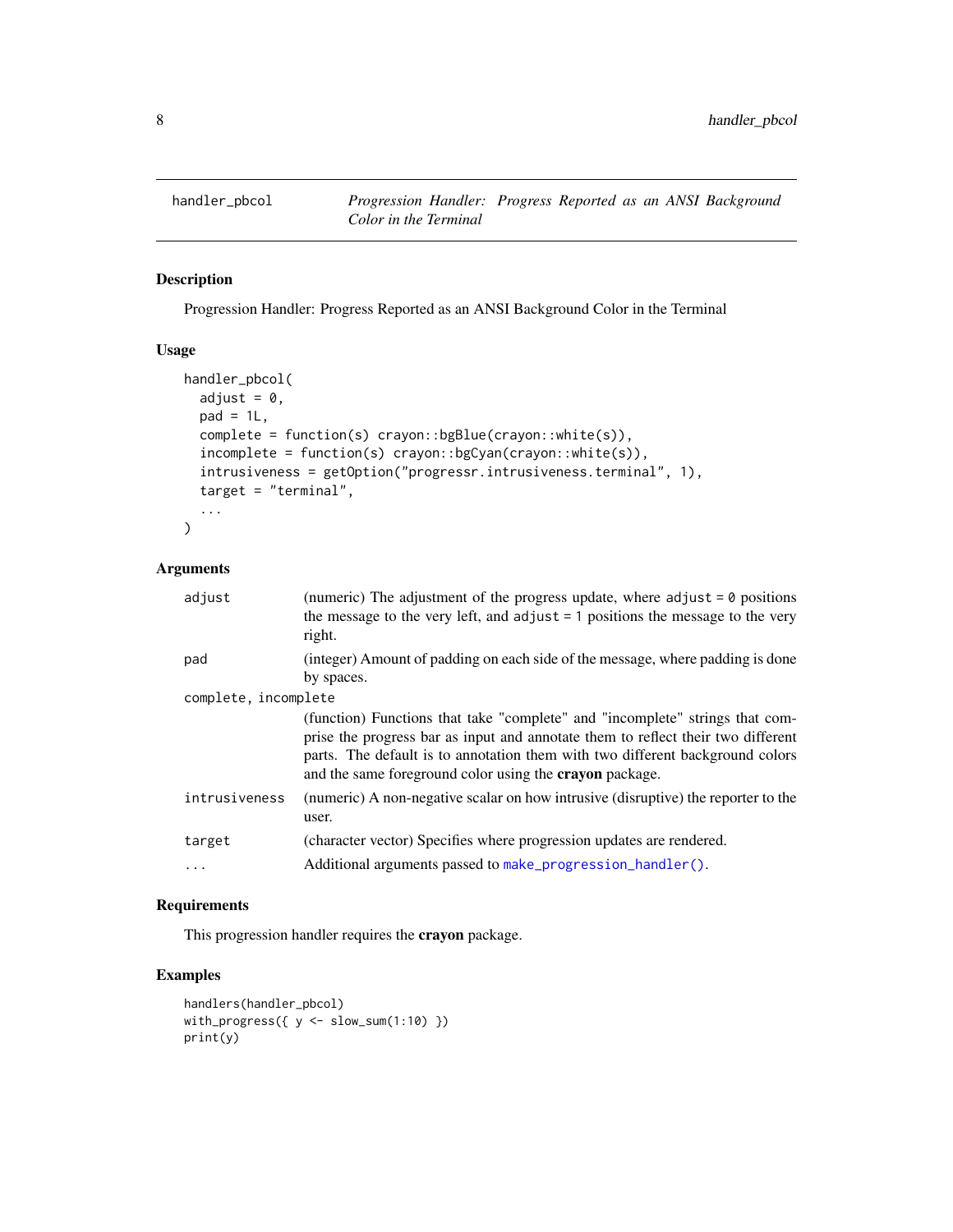<span id="page-8-1"></span><span id="page-8-0"></span>

A progression handler for [pbmcapply::progressBar\(\)](#page-0-0).

#### Usage

```
handler_pbmcapply(
  substyle = 3L,
  style = "ETA",
  file = stder(),
  intrusiveness = getOption("progressr.intrusiveness.terminal", 1),
  target = "terminal",
  ...
)
```
# Arguments

| substyle      | (integer) The progress-bar substyle according to pbmcapply:: progressBar().                |
|---------------|--------------------------------------------------------------------------------------------|
| style         | (character) The progress-bar style according to phmcapply::progressBar().                  |
| file          | (connection) A base::connection to where output should be sent.                            |
| intrusiveness | (numeric) A non-negative scalar on how intrusive (disruptive) the reporter to the<br>user. |
| target        | (character vector) Specifies where progression updates are rendered.                       |
| $\cdots$      | Additional arguments passed to make_progression_handler().                                 |

#### Requirements

This progression handler requires the pbmcapply package.

#### Appearance

Since style = "txt" corresponds to using [handler\\_txtprogressbar\(\)](#page-12-1) with style = substyle, the main usage of this handler is with style = "ETA" (default) for which substyle is ignored. Below is how this progress handler renders by default at 0%, 30% and 99% progress:

With handlers(handler\_pbmcapply()):

|  | 0%. ETA NA           |
|--|----------------------|
|  | $1.30\%$ . ETA 01:32 |
|  | 99%. ETA 00:01       |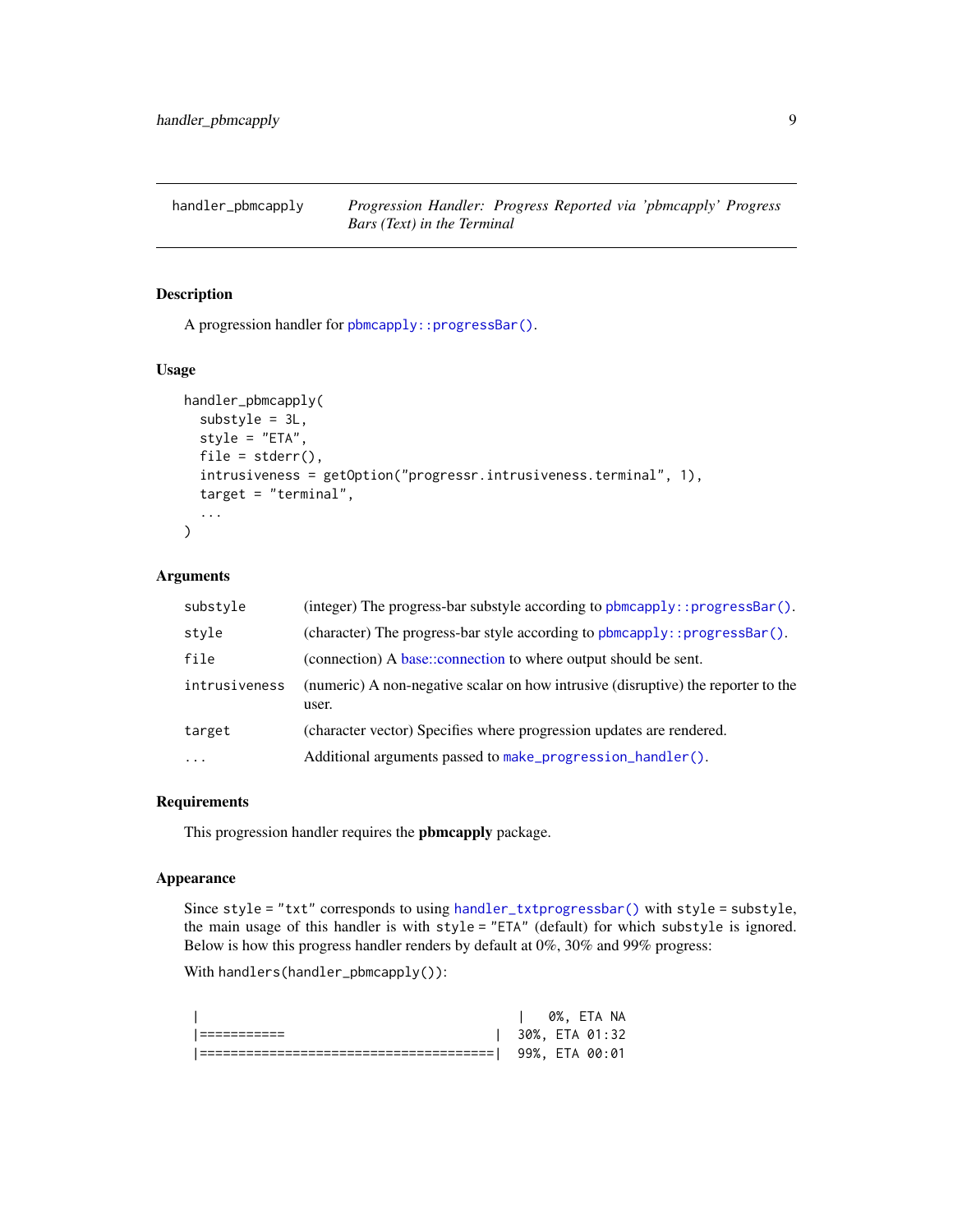# Examples

```
if (requireNamespace("pbmcapply", quietly = TRUE)) {
  handlers("pbmcapply")
  with_progress(\{ y \leftarrow slow\_sum(1:10) \})
  print(y)
}
```
<span id="page-9-1"></span>handler\_progress *Progression Handler: Progress Reported via 'progress' Progress Bars (Text) in the Terminal*

#### Description

A progression handler for [progress::progress\\_bar\(\)](#page-0-0).

# Usage

```
handler_progress(
  format = ":spin [:bar] :percent :message",
  show_after = 0,
  intrusiveness = getOption("progressr.intrusiveness.terminal", 1),
  target = "terminal",
  ...
\mathcal{L}
```
#### Arguments

| format        | (character string) The format of the progress bar.                                         |
|---------------|--------------------------------------------------------------------------------------------|
| show_after    | (numeric) Number of seconds to wait before displaying the progress bar.                    |
| intrusiveness | (numeric) A non-negative scalar on how intrusive (disruptive) the reporter to the<br>user. |
| target        | (character vector) Specifies where progression updates are rendered.                       |
| $\ddotsc$     | Additional arguments passed to make progression handler().                                 |

# Requirements

This progression handler requires the progress package.

# Appearance

Below is how this progress handler renders by default at 0%, 30% and 99% progress: With handlers(handler\_progress()):

<span id="page-9-0"></span>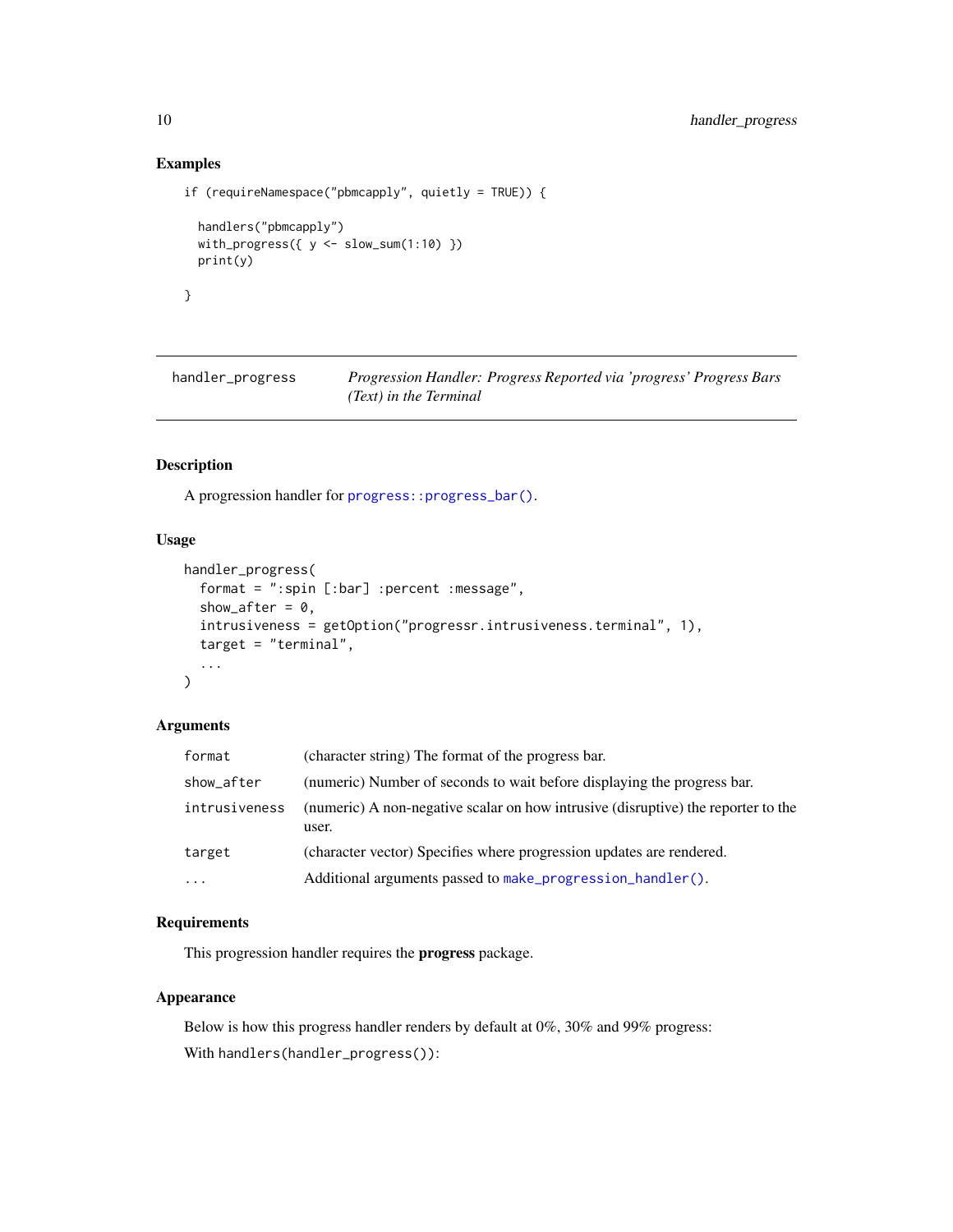# <span id="page-10-0"></span>handler\_rstudio 11

If the progression updates have messages, they will appear like:

# Examples

```
if (requireNamespace("progress", quietly = TRUE)) {
```

```
handlers(handler_progress(format = ":spin [:bar] :percent :message"))
with_progress(\{ y \leftarrow slow\_sum(1:10) \})
print(y)
```

```
}
```
<span id="page-10-1"></span>handler\_rstudio *Progression Handler: Progress Reported in the RStudio Console*

# Description

Progression Handler: Progress Reported in the RStudio Console

#### Usage

```
handler_rstudio(
  intrusiveness = getOption("progressr.intrusiveness.gui", 1),
  target = "gui",title = function() format(Sys.time(), "Console %X"),
  ...
)
```

| intrusiveness | (numeric) A non-negative scalar on how intrusive (disruptive) the reporter to the<br>user.                                                                                                                                 |
|---------------|----------------------------------------------------------------------------------------------------------------------------------------------------------------------------------------------------------------------------|
| target        | (character vector) Specifies where progression updates are rendered.                                                                                                                                                       |
| title         | (character or a function) The "name" of the progressor, which is displayed in<br>front of the progress bar. If a function, then the name is created dynamically by<br>calling the function when the progressor is created. |
| $\cdots$      | Additional arguments passed to make_progression_handler().                                                                                                                                                                 |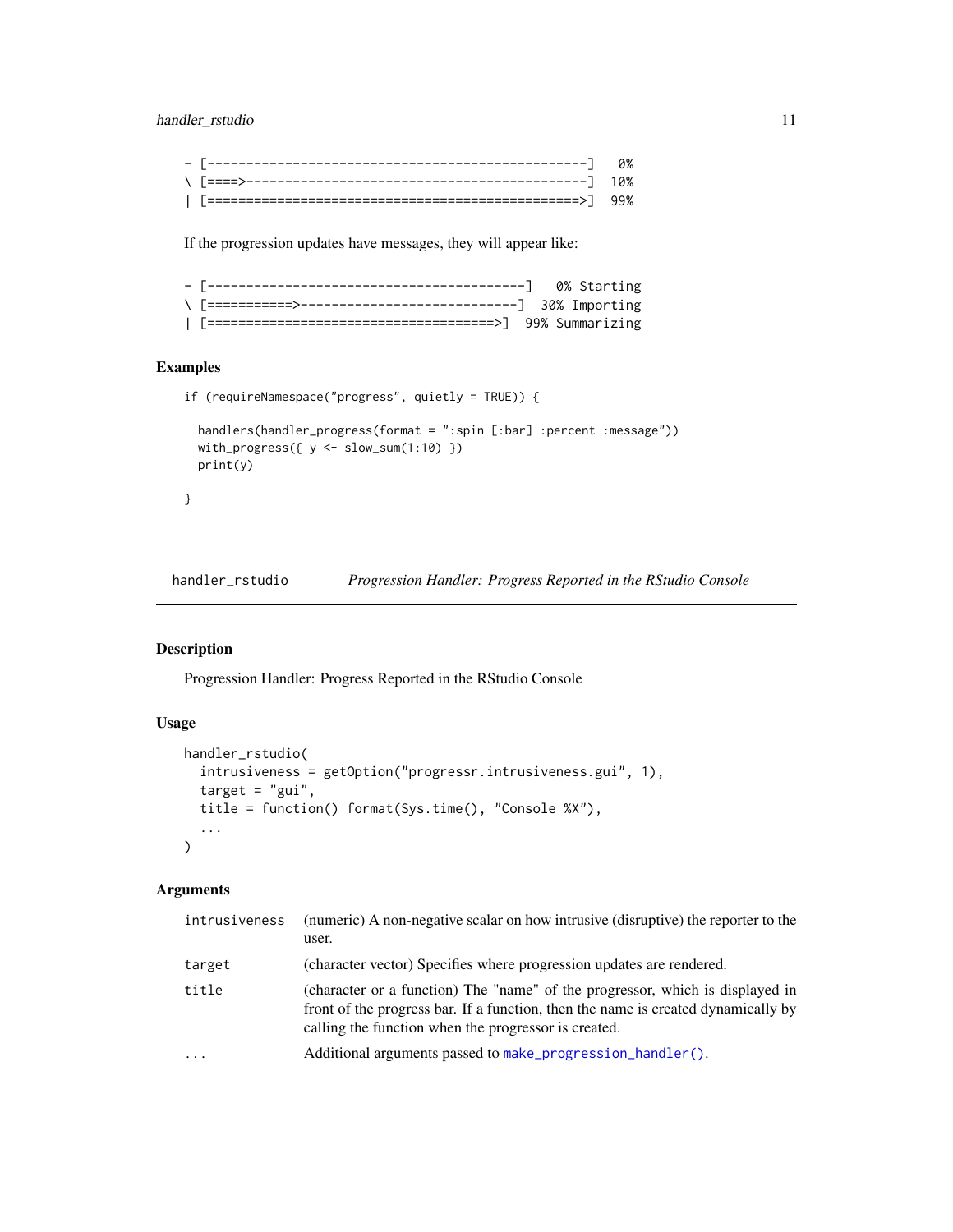#### <span id="page-11-0"></span>Requirements

This progression handler works only in the RStudio Console.

#### Use this progression handler by default

To use this handler by default whenever using the RStudio Console, add the following to your '~/.Rprofile' startup file:

```
if (requireNamespace("progressr", quietly = TRUE)) {
 if (Sys.getenv("RSTUDIO") == "1" && !nzchar(Sys.getenv("RSTUDIO_TERM"))) {
   options(progressr.handlers = progressr::handler_rstudio)
 }
}
```
#### Examples

```
if (requireNamespace("rstudioapi", quietly = TRUE) && rstudioapi::isAvailable()) {
```

```
handlers("rstudio")
with_progress(\{ y \le -\text{slow\_sum}(1:10) \})
print(y)
```
}

<span id="page-11-1"></span>handler\_tkprogressbar *Progression Handler: Progress Reported as a Tcl/Tk Progress Bars in the GUI*

# Description

A progression handler for [tcltk::tkProgressBar\(\)](#page-0-0).

#### Usage

```
handler_tkprogressbar(
  intrusiveness = getOption("progressr.intrusiveness.gui", 1),
  target = "terminal",
  ...
\mathcal{L}
```

| intrusiveness           | (numeric) A non-negative scalar on how intrusive (disruptive) the reporter to the |
|-------------------------|-----------------------------------------------------------------------------------|
|                         | user.                                                                             |
| target                  | (character vector) Specifies where progression updates are rendered.              |
| $\cdot$ $\cdot$ $\cdot$ | Additional arguments passed to make progression handler().                        |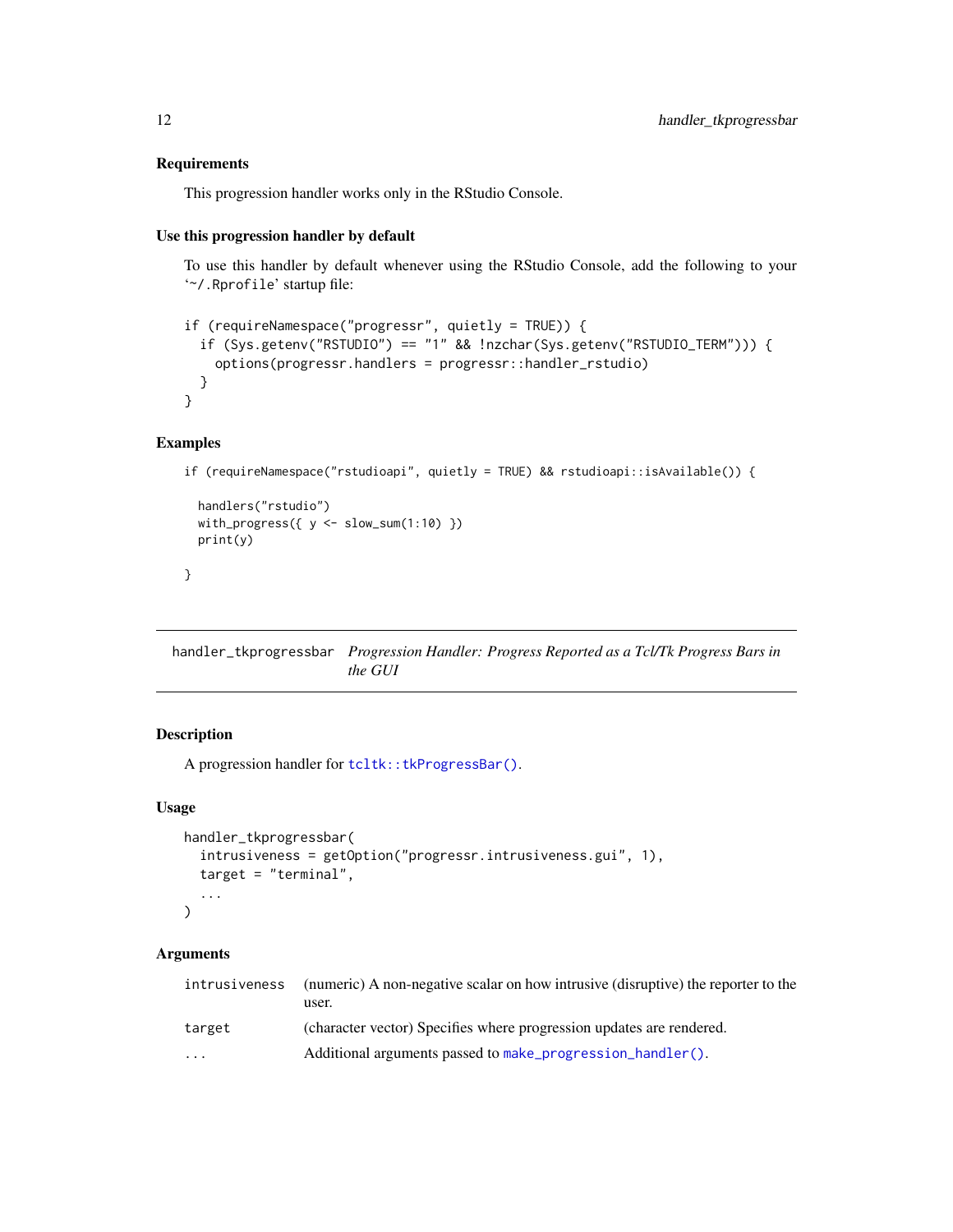#### <span id="page-12-0"></span>**Requirements**

This progression handler requires the tcltk package and that the current R session supports Tcl/Tk (capabilities("tcltk")).

# Examples

```
if (capabilities("tcltk") && requireNamespace("tcltk", quietly = TRUE)) {
```

```
handlers("tkprogressbar")
with_progress(\{ y \leftarrow slow\_sum(1:10) \})
print(y)
```
}

<span id="page-12-1"></span>handler\_txtprogressbar

*Progression Handler: Progress Reported as Plain Progress Bars (Text) in the Terminal*

# Description

A progression handler for [utils::txtProgressBar\(\)](#page-0-0).

# Usage

```
handler_txtprogressbar(
  style = 3L,
  file = stder(),
  intrusiveness = getOption("progressr.intrusiveness.terminal", 1),
  target = "terminal",
  ...
)
```

| style         | (integer) The progress-bar style according to utils::txtProgressBar().                     |
|---------------|--------------------------------------------------------------------------------------------|
| file          | (connection) A base::connection to where output should be sent.                            |
| intrusiveness | (numeric) A non-negative scalar on how intrusive (disruptive) the reporter to the<br>user. |
| target        | (character vector) Specifies where progression updates are rendered.                       |
| $\ddotsc$     | Additional arguments passed to make progression handler().                                 |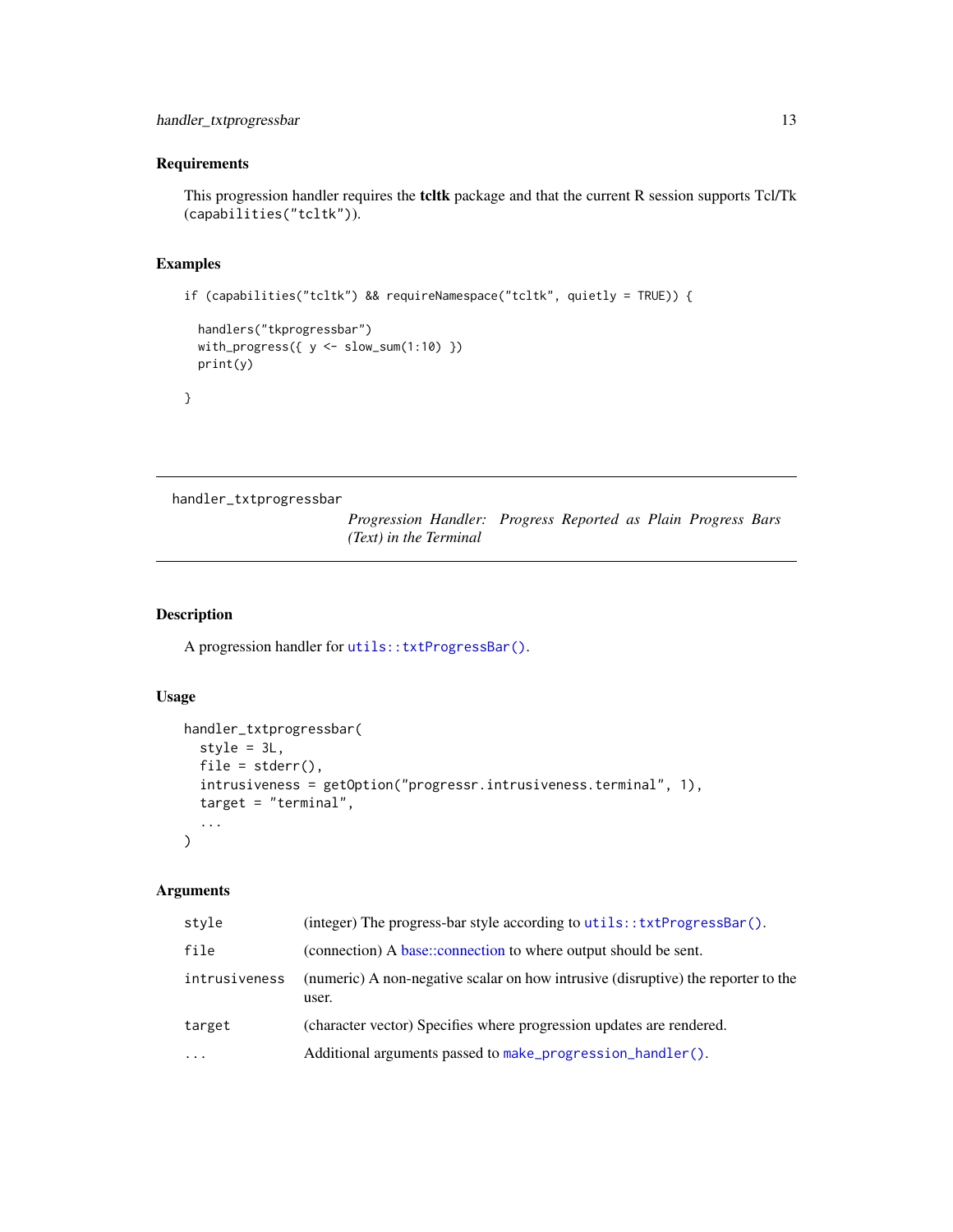#### Appearance

Below is how this progress handler renders at 0%, 30% and 99% progress for the three different style values that [utils::txtProgressBar\(\)](#page-0-0) supports.

With handlers(handler\_txtprogressbar(style = 1L)):

```
====================================
==========================================================
```
With handlers(handler\_txtprogressbar(style = 2L)):

```
====================================
==========================================================
```
With handlers(handler\_txtprogressbar(style = 3L)):

|    |            | 0%  |
|----|------------|-----|
| -- |            | 10% |
|    | ---<br>--- | 99% |

#### Examples

handlers("txtprogressbar")

with\_progress( $\{ y \leftarrow slow\_sum(1:10) \}$ ) print(y)

handler\_void *Progression Handler: No Progress Report*

#### Description

Progression Handler: No Progress Report

# Usage

```
handler_void(intrusiveness = 0, target = "void", enable = FALSE, ...)
```

| intrusiveness | (numeric) A non-negative scalar on how intrusive (disruptive) the reporter to the<br>user. |
|---------------|--------------------------------------------------------------------------------------------|
| target        | (character vector) Specifies where progression updates are rendered.                       |
| enable        | (logical) If FALSE, then progress is not reported.                                         |
| $\cdots$      | Additional arguments passed to make progression handler().                                 |

<span id="page-13-0"></span>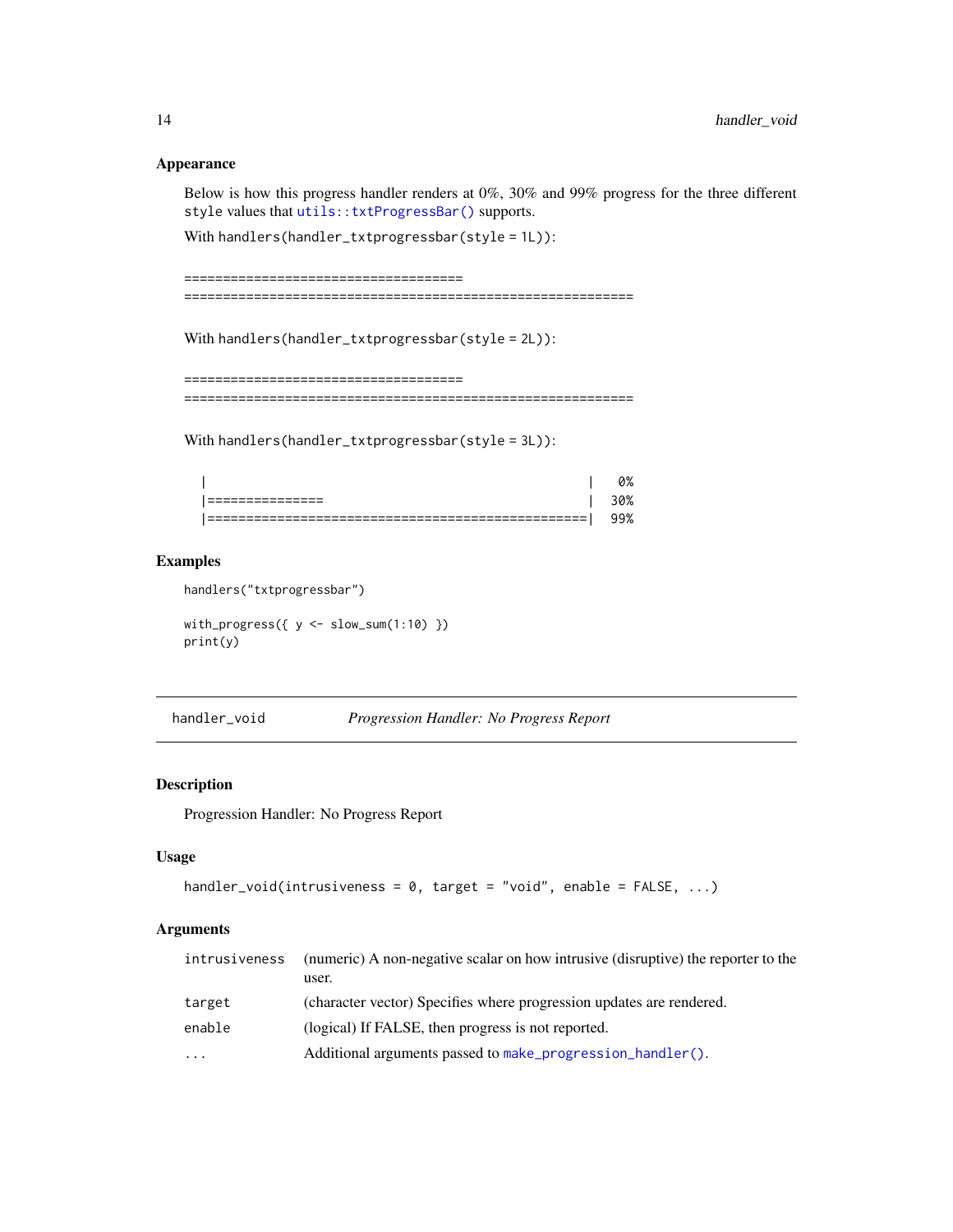# <span id="page-14-0"></span>Details

This progression handler gives not output - it is invisible and silent.

## Examples

```
## Not run:
handlers(handler_void())
with_progress(y <- slow_sum(1:100))
print(y)
```
## End(Not run)

<span id="page-14-1"></span>handler\_winprogressbar

*Progression Handler: Progress Reported as a MS Windows Progress Bars in the GUI*

# Description

A progression handler for winProgressBar() in the utils package.

# Usage

```
handler_winprogressbar(
  intrusiveness = getOption("progressr.intrusiveness.gui", 1),
  target = "gui",...
\mathcal{L}
```
# Arguments

| intrusiveness | (numeric) A non-negative scalar on how intrusive (disruptive) the reporter to the<br>user. |
|---------------|--------------------------------------------------------------------------------------------|
| target        | (character vector) Specifies where progression updates are rendered.                       |
| .             | Additional arguments passed to make progression handler().                                 |

#### Requirements

This progression handler requires MS Windows.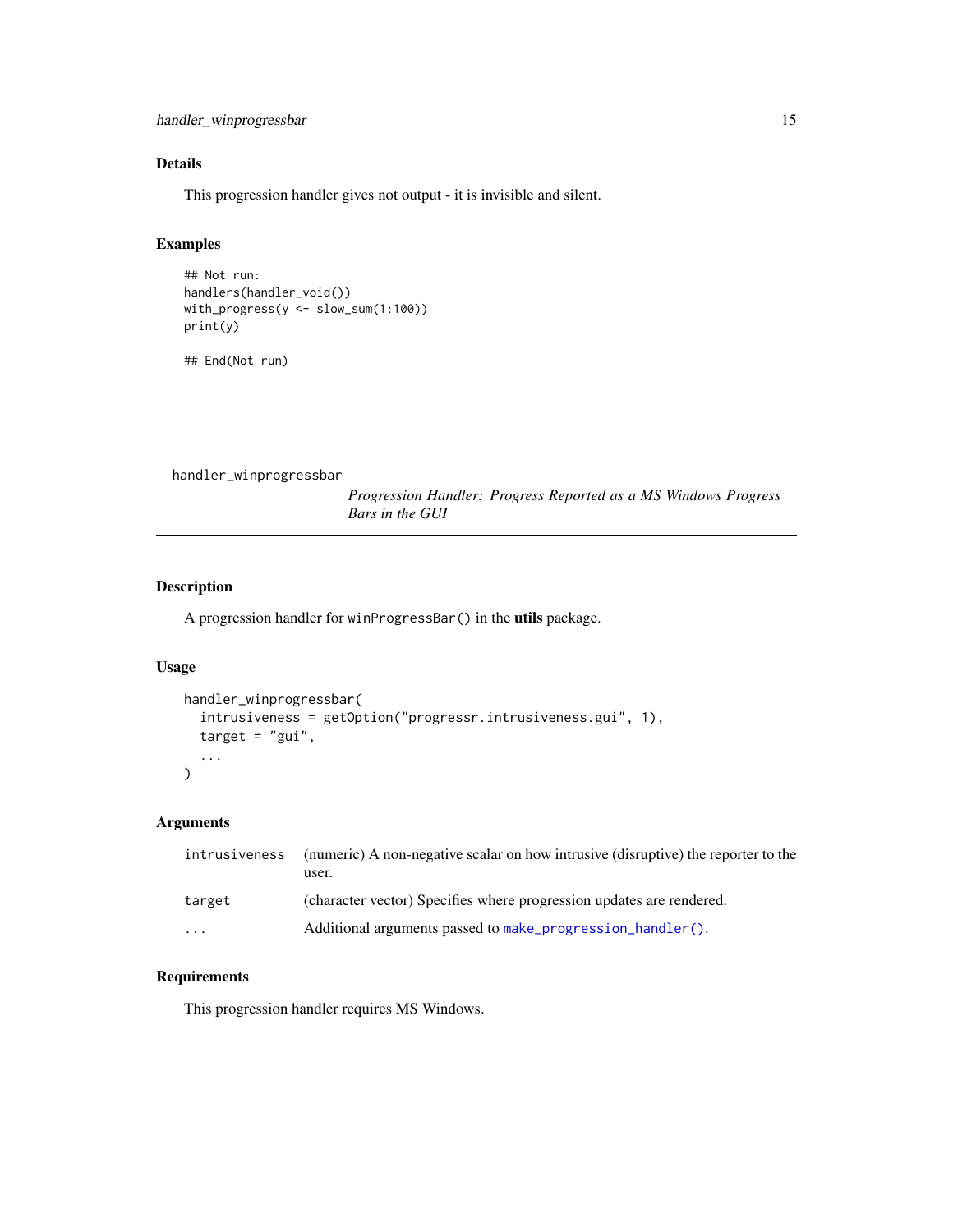<span id="page-15-0"></span>

Create a Progressor Function that Signals Progress Updates

# Usage

```
progressor(
  steps = length(along),
 along = NULL,
 offset = \theta L,
  scale = 1L,
  transform = function(steps) scale * steps + offset,
 message = character(0L),
 label = NA_character_,
  trace = FALSE,
  initiate = TRUE,
  auto_finish = TRUE,
 on_exit = !identical(envir, globalenv()),
 enable = getOption("progressr.enable", TRUE),
 envir = parent.frame()
)
```

| steps         | (integer) Number of progressing steps.                                                                                                                                                                                                                                                                      |
|---------------|-------------------------------------------------------------------------------------------------------------------------------------------------------------------------------------------------------------------------------------------------------------------------------------------------------------|
| along         | (vector; alternative) Alternative that sets steps = length(along).                                                                                                                                                                                                                                          |
| offset, scale | (integer; optional) scale and offset applying transform steps $\leq$ scale $\star$ steps<br>+ offset.                                                                                                                                                                                                       |
| transform     | (function; optional) A function that takes the effective number of steps as input<br>and returns another finite and non-negative number of steps.                                                                                                                                                           |
| message       | (character vector or a function) If a character vector, then it is pasted together<br>into a single string using an empty separator. If a function, then the message<br>is constructed by condition Message $(p)$ calling this function with the progres-<br>sion condition p itself as the first argument. |
| label         | (character) A label.                                                                                                                                                                                                                                                                                        |
| trace         | (logical) If TRUE, then the call stack is recorded, otherwise not.                                                                                                                                                                                                                                          |
| initiate      | (logical) If TRUE, the progressor will signal a progression 'initiate' condition<br>when created.                                                                                                                                                                                                           |
| auto_finish   | (logical) If TRUE, then the progressor will signal a progression 'finish' condi-<br>tion as soon as the last step has been reached.                                                                                                                                                                         |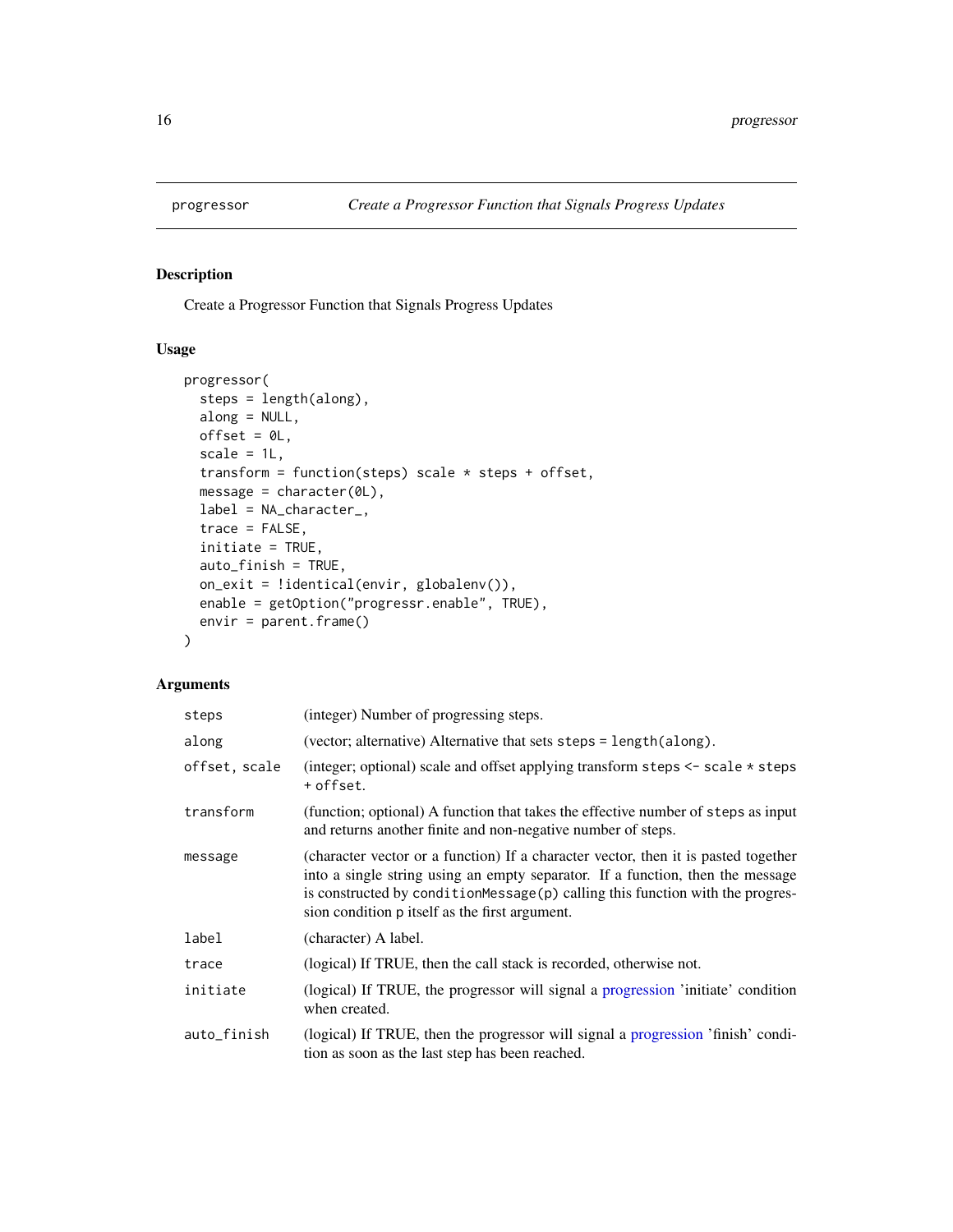#### <span id="page-16-0"></span>progressr and the contract of the contract of the contract of the contract of the contract of the contract of the contract of the contract of the contract of the contract of the contract of the contract of the contract of

| on exit.envir | (logical) If TRUE, then the created progressor will signal a progression 'finish'<br>condition when the calling frame exits. This is ignored if the calling frame<br>$(\text{envir})$ is the global environment.                                           |
|---------------|------------------------------------------------------------------------------------------------------------------------------------------------------------------------------------------------------------------------------------------------------------|
| enable        | (logical) If TRUE, progression conditions are signaled when calling the pro-<br>gressor function created by this function. If FALSE, no progression conditions<br>is signaled because the progressor function is an empty function that does noth-<br>ing. |

#### Value

A function of class progressor.

progressr *progressr: A Unifying API for Progress Updates*

#### Description

The **progressr** package provides a minimal, unifying API for scripts and packages to report progress updates from anywhere including when using parallel processing.

#### Details

The package is designed such that *the developer* can to focus on *what* progress should be reported on without having to worry about *how* to present it.

The *end user* has full control of *how*, *where*, and *when* to render these progress updates. For instance, they can chose to report progress in the terminal using [utils::txtProgressBar\(\)](#page-0-0) or [progress::progress\\_bar\(\)](#page-0-0) or via the graphical user interface (GUI) using utils::winProgressBar() or [tcltk::tkProgressBar\(\)](#page-0-0). An alternative to above visual rendering of progress, is to report it using beep $r$ : beep() sounds. It is possible to use a combination of above progression handlers, e.g. a progress bar in the terminal together with audio updates. Besides the existing handlers, it is possible to develop custom progression handlers.

The **progressr** package uses R's condition framework for signaling progress updated. Because of this, progress can be reported from almost anywhere in R, e.g. from classical for and while loops, from map-reduce APIs like the  $\text{lephy}()$  family of functions, purrr, plyr, and foreach. The **progressr** package will also work with parallel processing via the **future** framework, e.g. [future.apply::future\\_lapply\(\)](#page-0-0), [furrr::future\\_map\(\)](#page-0-0), and [foreach::foreach\(\)](#page-0-0) with do-Future.

The **progressr** package is compatible with Shiny applications.

#### Progression Handlers

In the terminal:

- handler txtprogressbar (default)
- handler pbcol
- [handler\\_pbmcapply](#page-8-1)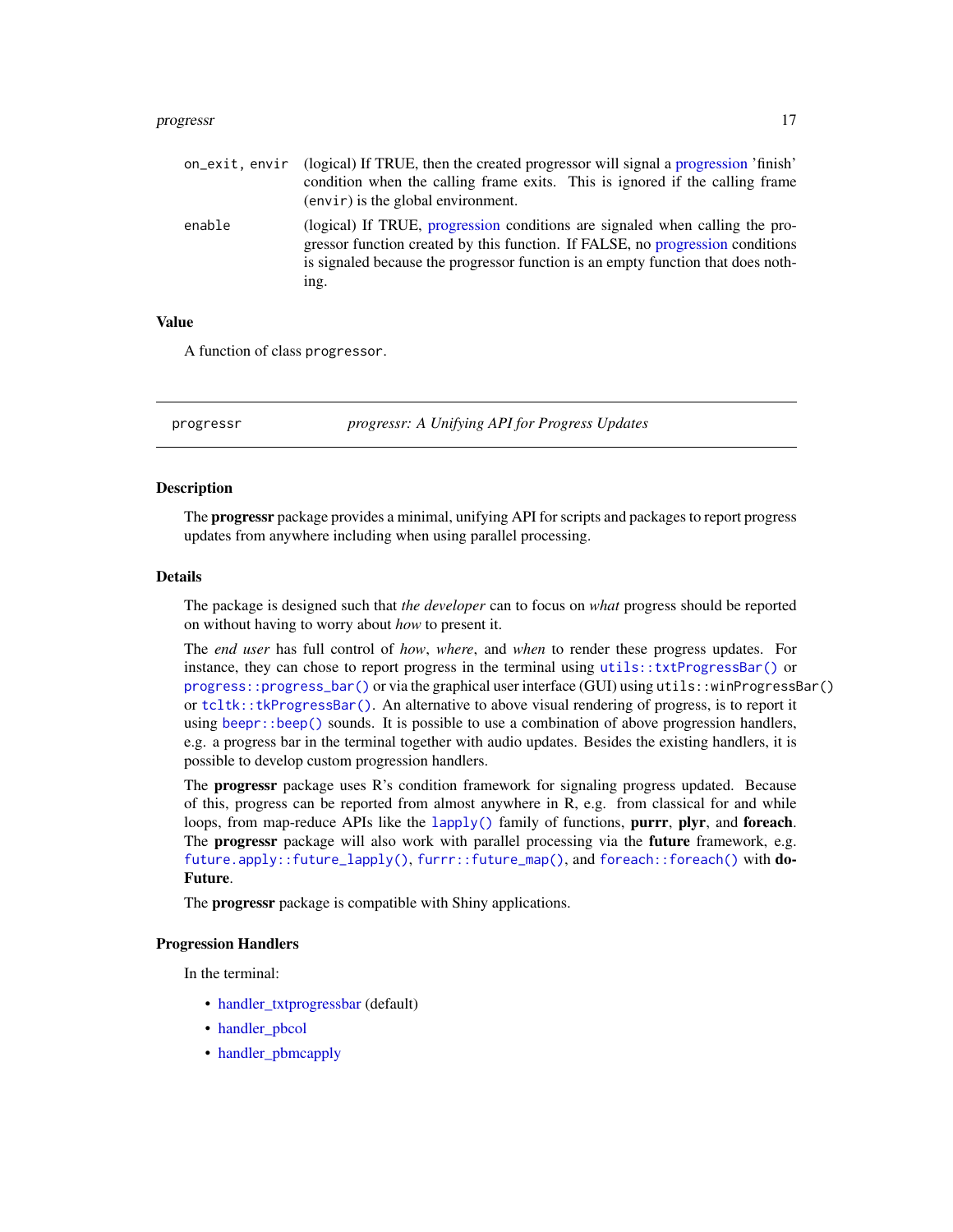# <span id="page-17-0"></span>18 progress\_progressr

- [handler\\_progress](#page-9-1)
- [handler\\_ascii\\_alert](#page-3-1)
- [handler\\_debug](#page-5-1)

In a graphical user interface (GUI):

- [handler\\_rstudio](#page-10-1)
- [handler\\_tkprogressbar](#page-11-1)
- [handler\\_winprogressbar](#page-14-1)

As sound:

- [handler\\_beepr](#page-4-1)
- [handler\\_ascii\\_alert](#page-3-1)

Via the file system:

• [handler\\_filesize](#page-6-1)

# In Shiny:

• [withProgressShiny](#page-18-1)

# Examples

```
library(progressr)
xs < -1:5with_progress({
  p <- progressor(along = xs)
  y <- lapply(xs, function(x) {
   Sys.sleep(0.1)
   p(sprintf("x=%g", x))
    sqrt(x)
  })
})
```
progress\_progressr *Use Progressr with Plyr Map-Reduce Functions*

# Description

A "progress bar" for plyr's .progress argument.

## Usage

progress\_progressr(...)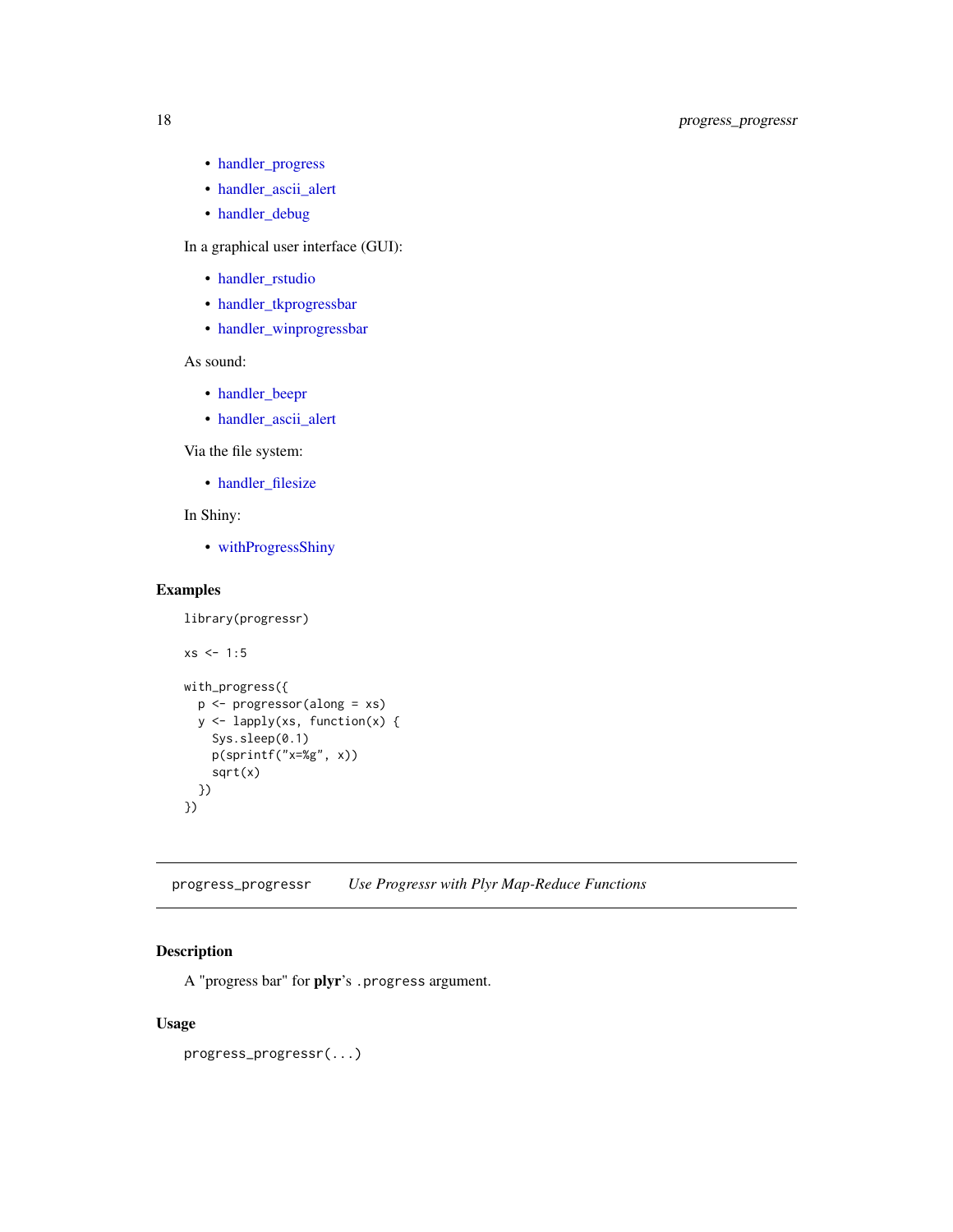# <span id="page-18-0"></span>withProgressShiny 19

#### **Arguments**

... Not used.

#### Value

A named [base::list](#page-0-0) that can be passed as argument .progress to any of plyr function accepting that argument.

# Limitations

One can use use [doFuture::registerDoFuture\(\)](#page-0-0) to run plyr functions in parallel, e.g. plyr::l\_ply(..., .parallel = TRUE). Unfortunately, using .parallel = TRUE disables progress updates because, internally, plyr forces .progress = "none" whenever .parallel = TRUE. Thus, despite the future ecosystem and progressr would support it, it is not possible to run dplyr in parallel *and* get progress updates at the same time.

#### Examples

}

```
if (requireNamespace("plyr", quietly=TRUE)) {
```

```
with_progress({
 y <- plyr::llply(1:10, function(x) {
    Sys.sleep(0.1)
    sqrt(x)
  }, .progress = "progressr")
})
```
<span id="page-18-1"></span>

| withProgressShiny | Use Progressr in Shiny Apps: Plug-in Backward Compatibility Re- |  |  |
|-------------------|-----------------------------------------------------------------|--|--|
|                   | $placement for$ shiny::withProgress()                           |  |  |

#### Description

Use Progressr in Shiny Apps: Plug-in Backward Compatibility Replacement for shiny::withProgress()

#### Usage

```
withProgressShiny(
  expr,
  ...,
 message = NULL,
  delta1 = NULL,
  inputs = list(message = NULL, detail = "message"),
  env = parent.frame(),
  quoted = FALSE,
```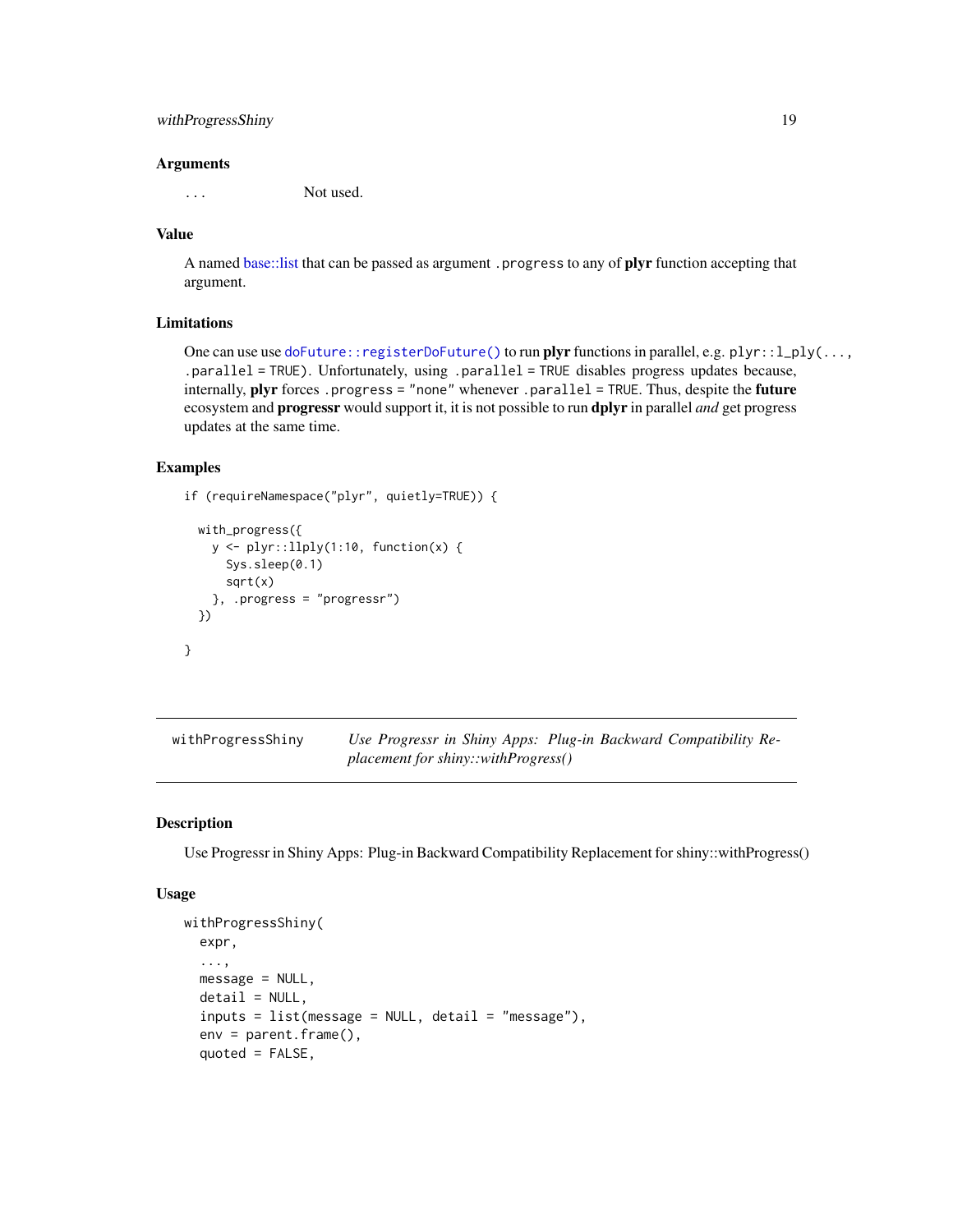```
handlers = c(shiny = handler_shiny, progressr::handlers(default = NULL))
\lambda
```
# Arguments

| $expr, \ldots, env, quoted$ |                                                                                                                                                                                                                                                                                                                                                                                                                                                                                            |
|-----------------------------|--------------------------------------------------------------------------------------------------------------------------------------------------------------------------------------------------------------------------------------------------------------------------------------------------------------------------------------------------------------------------------------------------------------------------------------------------------------------------------------------|
|                             | Arguments passed to shiny::withProgress as is.                                                                                                                                                                                                                                                                                                                                                                                                                                             |
| message, detail             |                                                                                                                                                                                                                                                                                                                                                                                                                                                                                            |
|                             | (character string) The message and the detail message to be passed to shiny: : with Progress().                                                                                                                                                                                                                                                                                                                                                                                            |
| inputs                      | (named list) Specifies from what sources the Shiny progress elements 'message'<br>and 'detail' should be updated. Valid sources are "message", "sticky_message"<br>and "non_sticky_message", where "message" is short for c("non_sticky_message",<br>"sticky_message"). For example, inputs = list(message = "sticky-message",<br>detail = "message") will update the Shiny 'message' component from sticky<br>messages only, whereas the 'detail' component is updated using any message. |
| handlers                    | Zero or more progression handlers used to report on progress.                                                                                                                                                                                                                                                                                                                                                                                                                              |

# Value

The value of [shiny::withProgress.](#page-0-0)

#### Requirements

This function requires the shiny package and will use the [handler\\_shiny\(\)](#page-0-0) progressr handler internally to report on updates.

```
library(shiny)
library(progressr)
app <- shinyApp(
 ui = fluidPage(
   plotOutput("plot")
  ),
  server = function(input, output) {
   output$plot <- renderPlot({
     X < -1:15withProgressShiny(message = "Calculation in progress",
                       detail = "Starting ...",
                       value = 0, \{p <- progressor(along = X)
       y <- lapply(X, FUN=function(x) {
         Sys.sleep(0.25)
         p(sprintf("x=%d", x))
       })
      })
      plot(cars)
```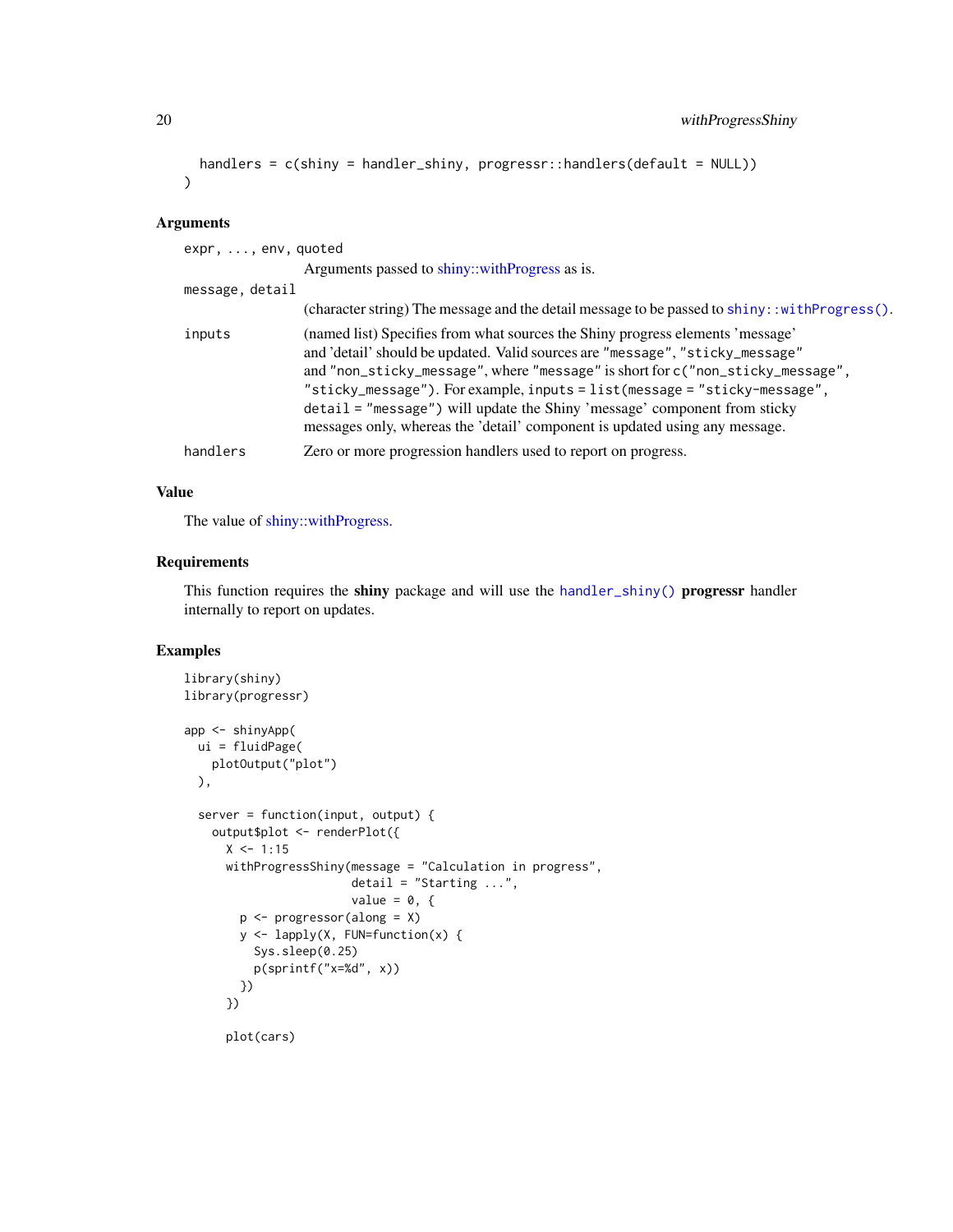# <span id="page-20-0"></span>with\_progress 21

```
## Terminate the Shiny app
      Sys.sleep(1.0)
      stopApp(returnValue = invisible())
    })
  }
\overline{\phantom{a}}local({
  oopts <- options(device.ask.default = FALSE)
  on.exit(options(oopts))
  if (interactive()) print(app)
})
```
with\_progress *Report on Progress while Evaluating an R Expression*

# Description

Report on Progress while Evaluating an R Expression

#### Usage

```
with_progress(
  expr,
  handlers = progressr::handlers(),
  cleanup = TRUE,
  delay_terminal = NULL,
  delay_stdout = NULL,
  delay_conditions = NULL,
  interrupts = getOption("progressr.interrupts", TRUE),
  interval = NULL,
  enable = NULL
\mathcal{L}
```

```
without_progress(expr)
```

| expr         | An R expression to evaluate.                                                                                       |
|--------------|--------------------------------------------------------------------------------------------------------------------|
| handlers     | A progression handler or a list of them. If NULL or an empty list, progress<br>updates are ignored.                |
| cleanup      | If TRUE, all progression handlers will be shutdown at the end regardless of the<br>progression is complete or not. |
|              | delay_terminal If TRUE, output and conditions that may end up in the terminal will delayed.                        |
| delay_stdout | If TRUE, standard output is captured and relayed at the end just before any<br>captured conditions are relayed.    |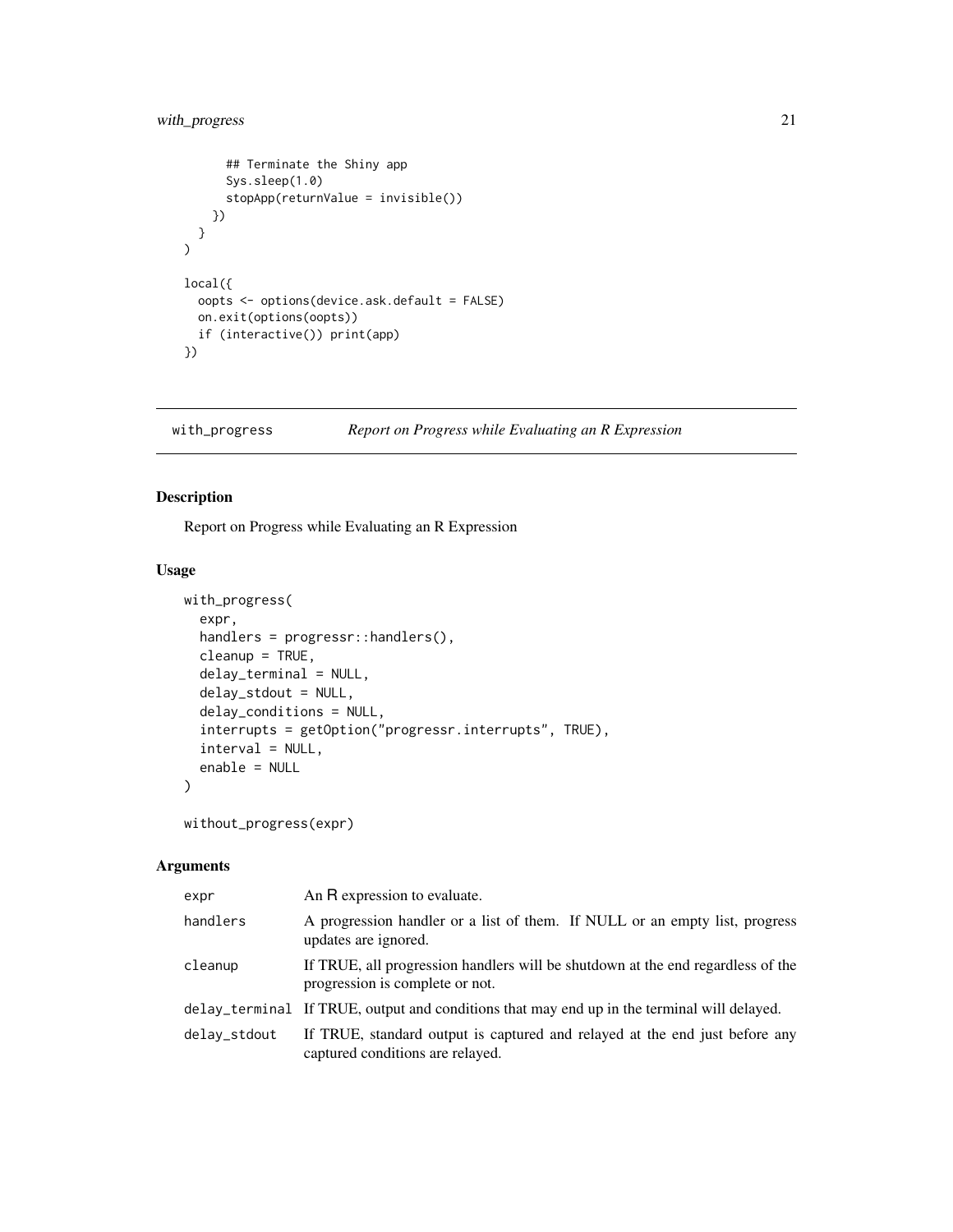<span id="page-21-0"></span>

| delay_conditions |                                                                                                                                                                                                                                                                                                                                                             |
|------------------|-------------------------------------------------------------------------------------------------------------------------------------------------------------------------------------------------------------------------------------------------------------------------------------------------------------------------------------------------------------|
|                  | A character vector specifying base::condition classes to be captured and relayed<br>at the end after any captured standard output is relayed.                                                                                                                                                                                                               |
| interrupts       | Controls whether interrupts should be detected or not. If TRUE and a interrupt<br>is signaled, progress handlers are asked to report on the current amount progress<br>when the evaluation was terminated by the interrupt, e.g. when a user pressed<br>Ctrl-C in an interactive session, or a batch process was interrupted because it ran<br>out of time. |
| interval         | (numeric) The minimum time (in seconds) between successive progression up-<br>dates from handlers.                                                                                                                                                                                                                                                          |
| enable           | (logical) If FALSE, then progress is not reported. The default is to report progress<br>in interactive mode but not batch mode. See below for more details.                                                                                                                                                                                                 |

# Details

*IMPORTANT: This function is meant for end users only. It should not be used by R packages, which only task is to* signal *progress updates, not to decide if, when, and how progress should be reported.*

without\_progress() evaluates an expression while ignoring all progress updates.

#### Value

Returns the value of the expression.

#### Progression handler functions

Formally, progression handlers are calling handlers that are called when a [progression](#page-0-0) condition is signaled. These handlers are functions that takes one argument which is the [progression](#page-0-0) condition.

#### Progress updates in batch mode

When running R from the command line, R runs in a non-interactive mode (interactive() returns FALSE). The default behavior of with\_progress() is to *not* report on progress in non-interactive mode. To have progress being reported on also then, set R options 'progressr.enable' or environment variable R\_PROGRESSR\_ENABLE to TRUE. Alternatively, one can set argument enable=TRUE when calling with\_progress(). For example,

```
$ Rscript -e "library(progressr)" -e "with_progress(slow_sum(1:5))"
```
will *not* report on progress, whereas:

```
$ export R_PROGRESSR_ENABLE=TRUE
$ Rscript -e "library(progressr)" -e "with_progress(slow_sum(1:5))"
```
will.

# See Also

[base::withCallingHandlers\(\)](#page-0-0)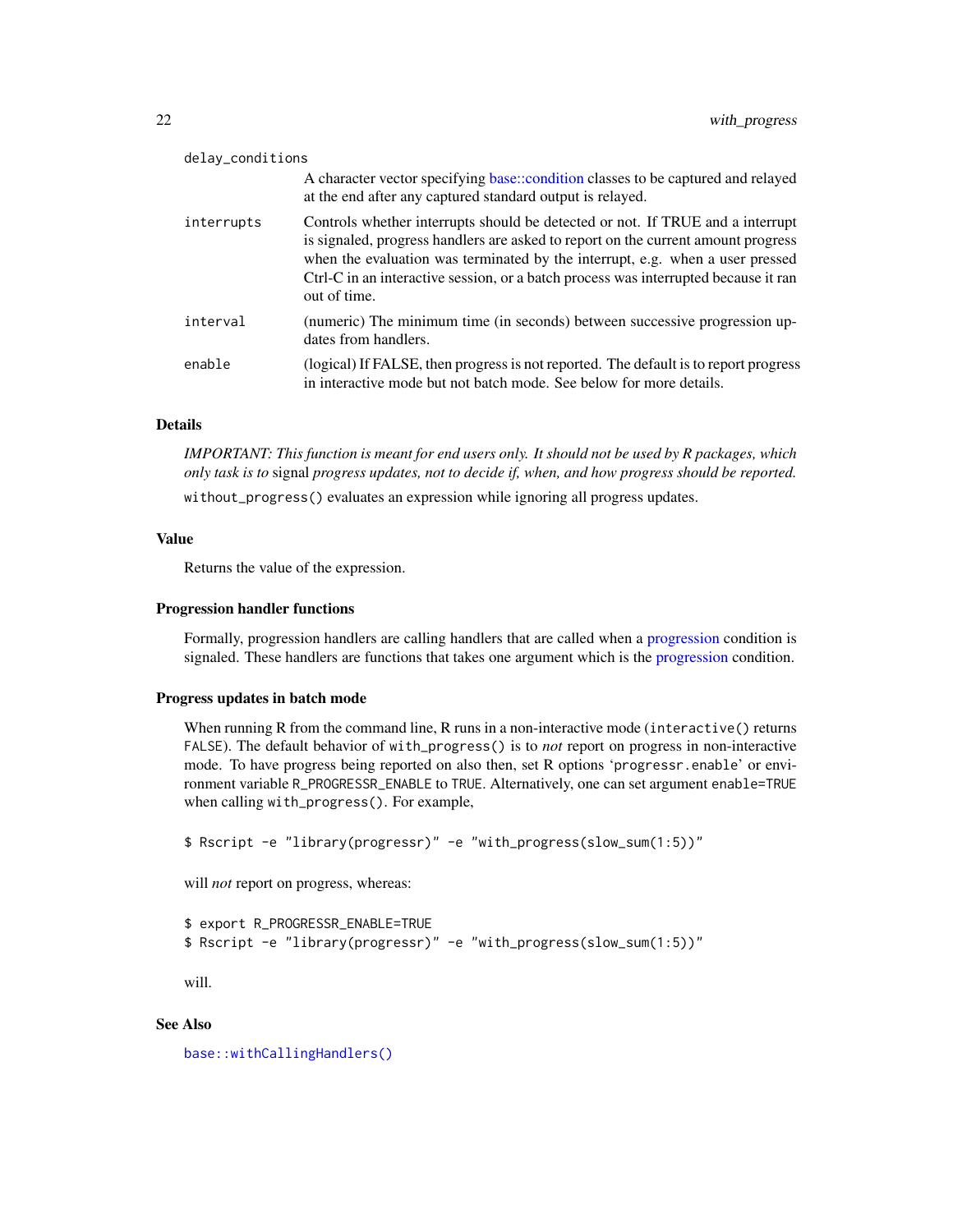# with\_progress 23

```
## The slow_sum() example function
slow_sum <- progressr::slow_sum
print(slow_sum)
x \le -1:10## Without progress updates
y \leftarrow slow_sum(x)## Progress reported via txtProgressBar (default)
handlers("txtprogressbar") ## default
with_progress({
 y \leftarrow \text{slow\_sum}(x)})
## Progress reported via tcltk::tkProgressBar
if (capabilities("tcltk") && requireNamespace("tcltk", quietly = TRUE)) {
  handlers("tkprogressbar")
  with_progress({
    y \leftarrow slow_sum(x)})
}
## Progress reported via progress::progress_bar)
if (requireNamespace("progress", quietly = TRUE)) {
  handlers("progress")
  with_progress({
    y \leftarrow \text{slow\_sum}(x)})
}
## Progress reported via txtProgressBar and beepr::beep
if (requireNamespace("beepr", quietly = TRUE)) {
  handlers("beepr", "txtprogressbar")
  with_progress({
    y \leftarrow \text{slow\_sum}(x)})
}
## Progress reported via customized utils::txtProgressBar and beepr::beep,
## if available.
handlers(handler_txtprogressbar(style = 3L))
if (requireNamespace("beepr", quietly = TRUE)) {
  handlers("beepr", append = TRUE)
}
with_progress({
  y \le - slow_sum(1:30)
})
```